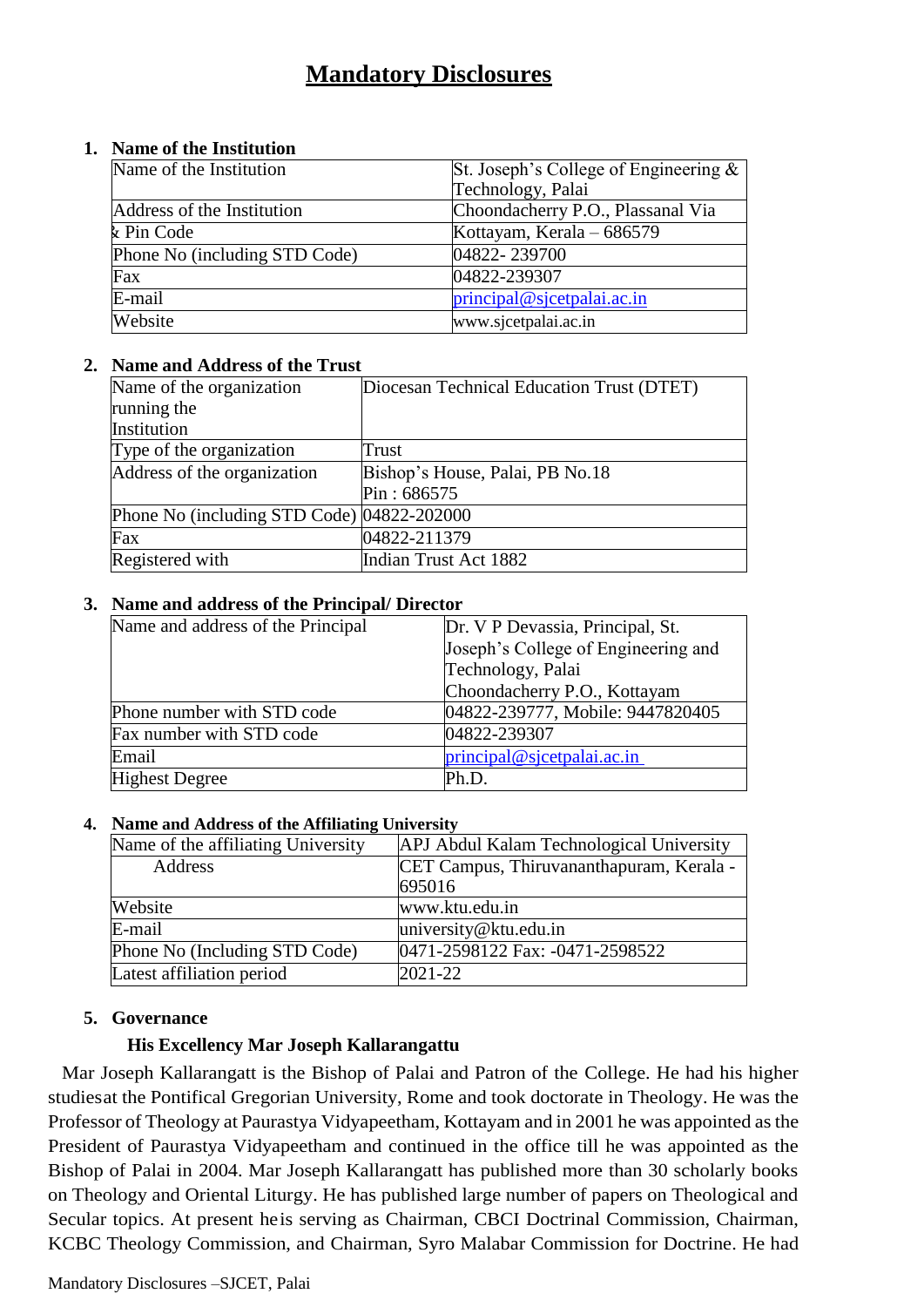the rare privilege of participating in the Bishop's Synod, held at Rome in 2012 and was nominated by Pope Benedict XVI as one among thethree members of the Commission to solve theological disputes.

### **Mar Jacob Muricken**

Mar Jacob Muricken is the Auxiliary Bishop of Palai. After his collegiate studies at Deva Matha College, Kuravilangad from where he took a Master's Degree in Economics, he joined Good Shepherded Minor Seminary, Palai. He was ordained priest by Mar Joseph Pallickaparampil on 27 October 1993. He served the diocese in various capacities as Professor at the Diocesan Minor Seminary, Rector, Savio Home, Neeloor, Secretary, Diocesan Technical Education Trust, Palai, Secretary, Corporate Educational Agency, Palai. He was appointed Auxiliary Bishop of Palai while serving as the diocesan pastoral coordinator. He is an educationist of great vision. At present he isthe Manager, St. Thomas College, Palai, Alphonsa College, Palai and St. Thomas Teacher Training College, Palai.

### **Rev. Fr. Dr. Joseph Maleparampil**

Presently he is the Vicar General of the Diocese of Palai in charge of Education and Chairman of theDiocesan Technical Education Trust and Manager of all educational institutions under the Corporate. He was the former Rector of St. Ephrem's Theological College, Satna, and former secretary to K.C.B.C.

### **Mr. T.K Jose, IAS**

Mr. T.K Jose. IAS is an outstanding administrative officer who is currently serving as Addition ChiefSecretary Govt. of Kerala. He is a versatile genius with a passion for quality and perfection. His name is often heard along with "Suchitwa Mission, Jal Jeevan Mission and Kudumbasree" for his valuable contributions. His leadership skills has enhanced the stature and efficacy of the civil service in Kerala.

## **Dr. V V Georgekutty**

Dr. V.V Georgekutty, was the former controller of examinations, University of Calicut. He is a role model of selfless hard work and steadfast devotion to duty. What helped him in his endeavours arehis strong optimism. courage and implicit faith in God. He is an academic par excellence, who has endeared himself to his students as a brilliant teacher and mentor, a competent administrator andabove all, a genuine human being

## **Dr. Sarith P Sathian, Professor, IIT, Madras**

Dr Sarith P Sathian is an eminent academician. He is currently an Associate Professor in the department of Applied Mechanics at IIT, Madras..

#### **Dr. Ramesh Krishnan , Director, AICTE**

Dr Ramesh Unnikrishnan has started his career as an Assistant Professor with College of Engineering, Munnar. He joined All India Council for Technical Education, the RegulatoryBody for Higher & Technical Education, Govt. of India, as Director in the year 2012 and wasofficiating the post of Western Regional Officer since 2013. Presently he is the Director of Approval Bureau at AICTE Head Quarters, New Delhi.

#### **Dr. Job Kurian, IIT, Madras (Rtd.)**

He was the Professor in the department of Aerospace Engineering and Dean, Industrial Consultancy& Sponsored Research at IIT, Madras. He is a Ph.D holder in Aerospace Engineering from Indian Institute of Technology, Madras. Presently he is the Dean, Administration at IIT, Palakkad.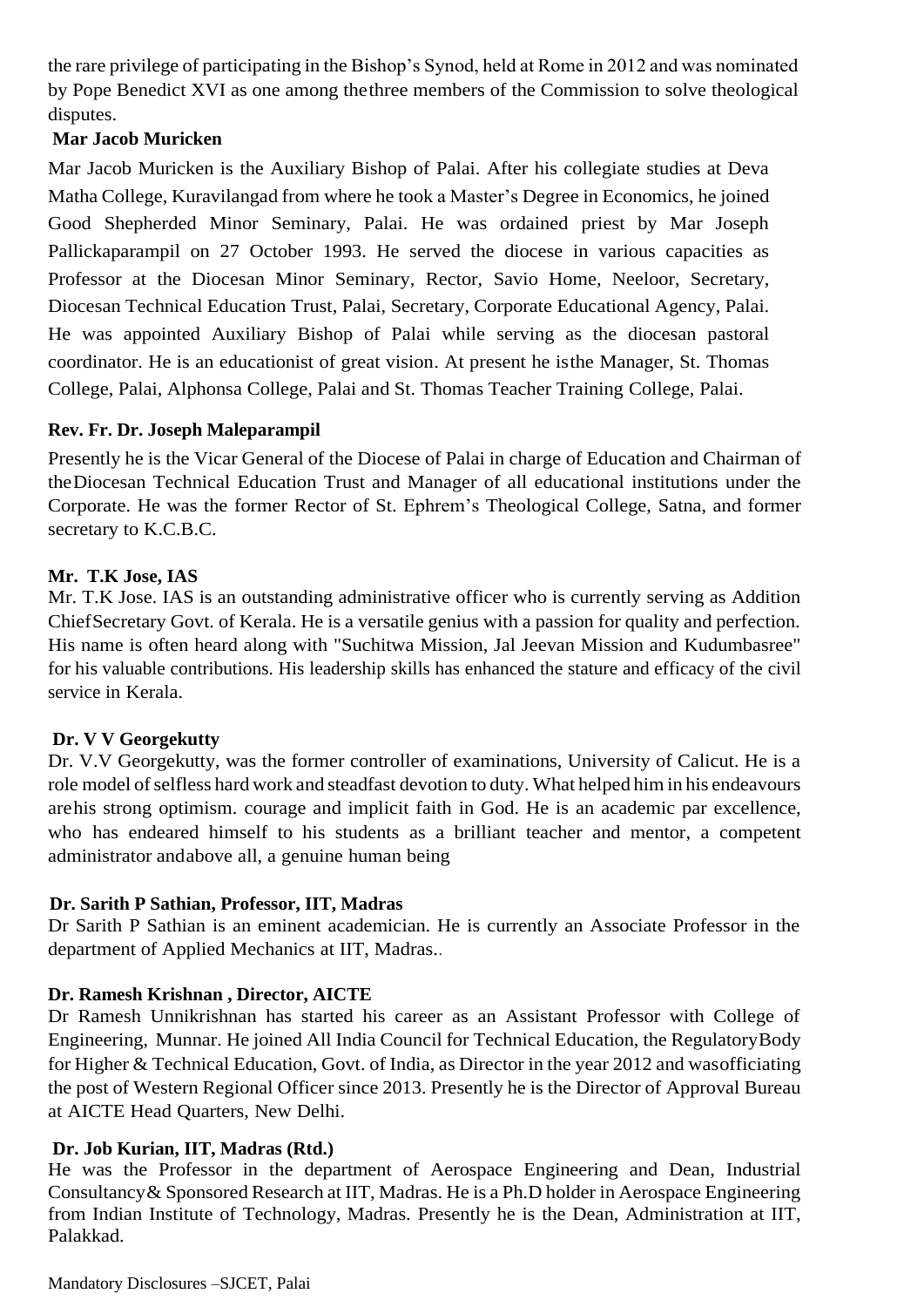#### **Dr. Tessy Thomas**

An Indian scientist and Director General of Aeronautical Systems and the former Project Director for [Agni-IV](https://en.wikipedia.org/wiki/Agni-IV) missile in [Defence Research and Development Organisation.](https://en.wikipedia.org/wiki/Defence_Research_and_Development_Organisation) .She is the first ever woman scientist to head a missile project in [India.](https://en.wikipedia.org/wiki/India)

Mr. Tom Thomas Kadankavil,

Director – Technical | CTO, : KTS InfoTech Pvt. Ltd, Pala

# College Council

| <b>Committee Members</b>                                                                     | <b>Position</b> | <b>Email</b>                         | <b>Mobile</b><br><b>Number</b> |
|----------------------------------------------------------------------------------------------|-----------------|--------------------------------------|--------------------------------|
| Dr. V P Devassia                                                                             | Chairman        | prinicpal@sjcetpalai.ac.in           | 9447820405                     |
| Fr. Mathew Koramkuzha,<br>Manager                                                            | Member          | manager@sjcetpalai.ac.in             | 4822239708                     |
| Dr. Madhukumar S, Vice<br>Principal                                                          | Member          | vp@sjcetpalai.ac.in                  | 9495431623                     |
| Dr. Ignatius Korah, HoD,<br>S&H                                                              | Member          | hodsh@sjcetpalai.ac.in               | 9447044199                     |
| Dr. Arun P, HoD, ECE                                                                         | Member          | hodec@sjcetpalai.ac.in               | 9895852842                     |
| Prof. Ance Mathew, HoD,<br>CE                                                                | Member          | hodce@sjcetpalai.ac.in               | 9446459146                     |
| Dr. Binoy Baby, HoD, ME                                                                      | Member          | hodme@sjcetpalai.ac.in               | 9447875050                     |
| Dr. Joby P P, HoD, CSE                                                                       | Member          | hodcs@sjcetpalai.ac.in               | 8281539018                     |
| Dr. George Tom Varghese,<br>HoD, E&I                                                         | Member          | georgetomvarghese@sjcetpalai.ac.in   | 9437777895                     |
| Prof. Ginu Ann George,<br>HoD, EEE                                                           | Member          | hodee@sjcetpalai.ac.in               | 9562035929                     |
| Dr. Ajith Thomas, HoD,<br><b>MBA</b>                                                         | Member          | hodmba@sjcetpalai.ac.in              | 9446354373                     |
| Rev. Dr. Joseph<br>Purayidathil, Asst.<br>Professor, Dept. of MBA<br>and Warden, mens Hostel | Member          | joseph.purayidathil@sjcetpalai.ac.in | 9446762362                     |
| Dr. Jyothis Thomas,<br>Associate Professor, S&H                                              | Member          | jyothis@sjcetpalai.ac.in             | 9447205778                     |
| Dr. Lijo Paul, Associate<br>Professor, ME                                                    | Member          | lijo.paul@sjcetpalai.ac.in           | 9846270462                     |
| Ms. Smitha Jacob,<br><b>Assistant Professor, CSE</b>                                         | Member          | smitha.jacob@sjcetpalai.ac.in        | 9446922158                     |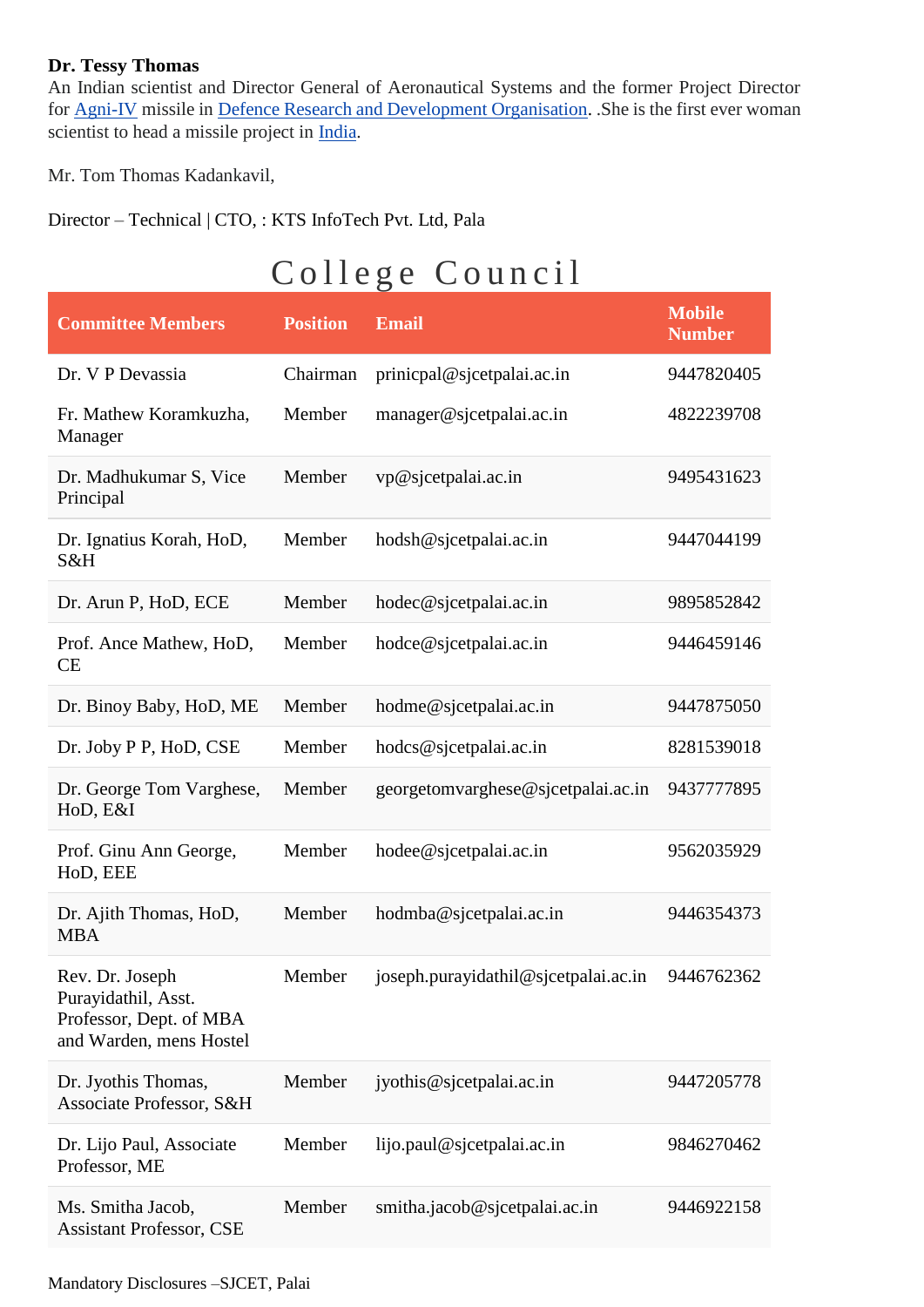| <b>Committee Members</b>                                   | <b>Position</b> | <b>Email</b>           | <b>Mobile</b><br><b>Number</b> |
|------------------------------------------------------------|-----------------|------------------------|--------------------------------|
| Mr. Baiju Jacob – Asst.<br>Director, Physical<br>Education | Member          | baijujacob77@gmail.com | 9447301609                     |

Chairman, Student Council Member

#### • **Organizational Chart and processes**



**Committees** 

# Disciplinary Action Committee (DAC)

| <b>Committee Members</b> | <b>Position</b> | <b>Email</b>                  | <b>Mobile</b> |
|--------------------------|-----------------|-------------------------------|---------------|
| Dr. Ignatius Korah       | Chairman        | hodsh@sjcetpalai.ac.in        | 9447044199    |
| Dr. Rajesh Baby          | Member          | deanresearch@sjcetpalai.ac.in | 9447921482    |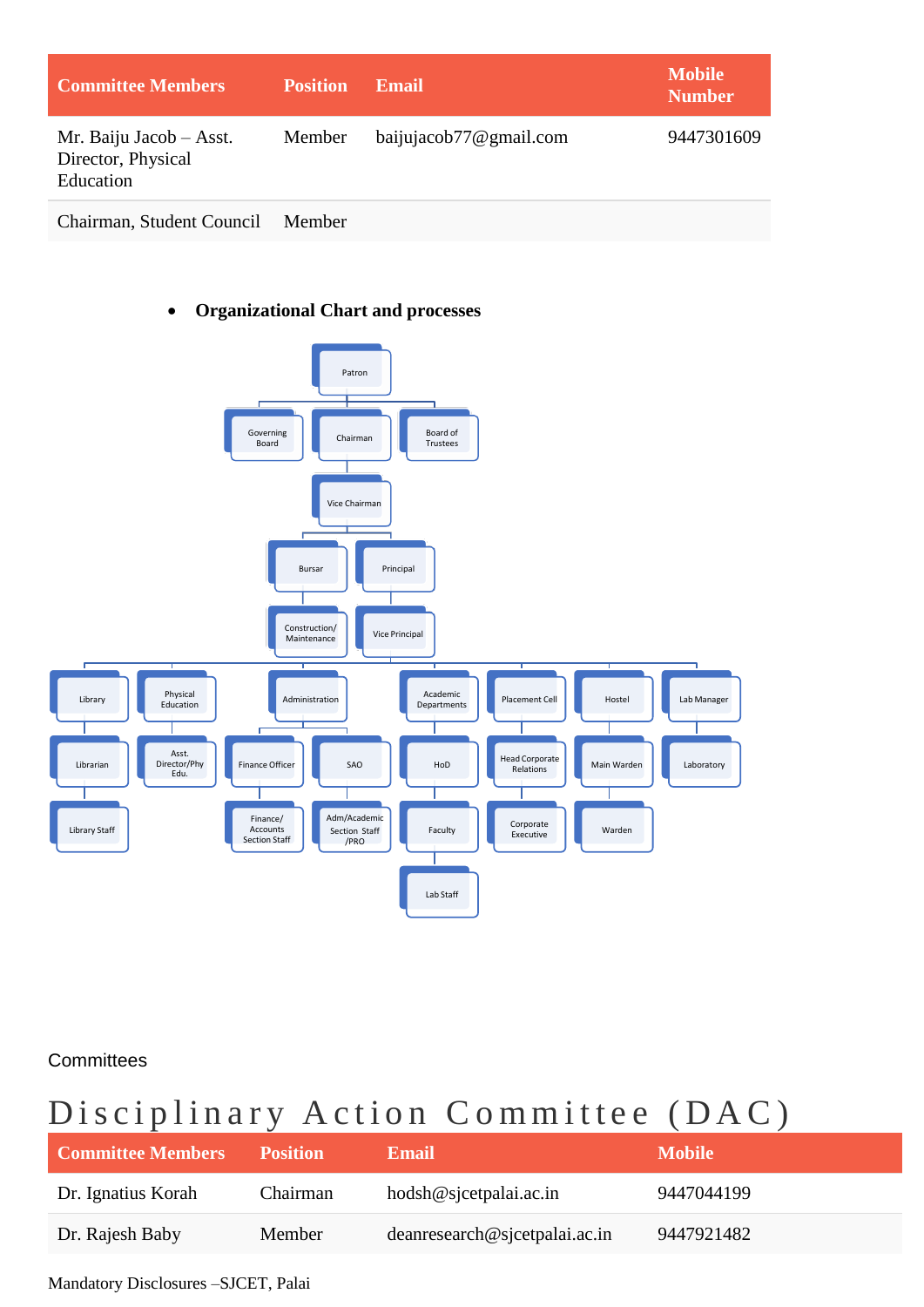| <b>Committee Members</b> | <b>Position</b> | <b>Email</b>                      | <b>Mobile</b> |
|--------------------------|-----------------|-----------------------------------|---------------|
| Ms. Sunitha S. Pillai    | Member          | sunithapillai@sjcetpalai.ac.in    | 8086704959    |
| Mr. Kishore Sebastian    | Member          | kishoresebastian@sjcetpalai.ac.in | 9656800223    |
| Mr. Jiss Mohan K.        | Member          | jissmohank@gmail.com              | 9496802558    |
| Mr. Anish Augustine      | Member          | anish $4575@$ gmail.com           | 9747740033    |

# Students' Welfare Committee (SWC)

| <b>Committee Members</b> | <b>Position</b> | Email                              | <b>Mobile</b> |
|--------------------------|-----------------|------------------------------------|---------------|
| Prof. Ance Mathew        | Chairman        | hodce@sjcetpalai.ac.in             | 9446459146    |
| Dr. Lijo Paul            | Member          | lijo.paul@sjectpalai.ac.in         | 9846270462    |
| Dr. George Tom Varghese  | Member          | georgetomvarghese@sjcetpalai.ac.in | 9437777895    |
| Mr. Jenson Jose          | Member          | jenson@sjcetpalai.ac.in            | 9447851771    |
| Ms. Rosin C. Jacob       | Member          | rosintomø@gmail.com                | 9446922099    |

# Grievances Redressal Committee

| <b>Committee Members</b>                             | <b>Position</b> | <b>Email</b>                   | <b>Mobile</b> |
|------------------------------------------------------|-----------------|--------------------------------|---------------|
| Dr. V.P. Devassia                                    | Chairman        | principal @ sicetpalai.ac.in   | 9447820405    |
| Dr. Madhukumar S., Vice Principal                    | Convenor        | vp@sjcetpalai.ac.in            | 9495431623    |
| Mr. Sabarinath G., Asst. Professor -<br>EC           | Member          | sabari@sjcetpalai.ac.in        | 9447583520    |
| Prof. Tom Zacharias, Asst. Professor -<br>ME         | Member          | tomzacharia@rediffmail.com     | 9895646290    |
| Ms. Jiji Joseph, Asst. Professor - S&H               | Member          | jaisonjiji@yahoo.com           | 9495204171    |
| Ms. Elizabeth Alphonsa Jose, Asst.<br>Professor - EE | Member          | elizableth@sicetpalai.ac.in    | 9495347702    |
| Ms. Mereen Thomas, Asst. Professor -<br><b>CSE</b>   | Member          | mereen.thomas@sjcetpalai.ac.in | 9847043961    |
| Vice Chairman - Student Council                      | Member          | -                              |               |

# Anti – Ragging Committee

| <b>Committee Members</b>            | <b>Position</b> | <b>Email</b>               | <b>Mobile</b> |
|-------------------------------------|-----------------|----------------------------|---------------|
| Dr. V P Devassia, Principal         | <b>Chairman</b> | principal@sjectpalai.ac.in | 9447820405    |
| Rev. Fr. Mathew Koramkuzha, Manager | Member          | manager@sjcetpalai.ac.in   | 9446922066    |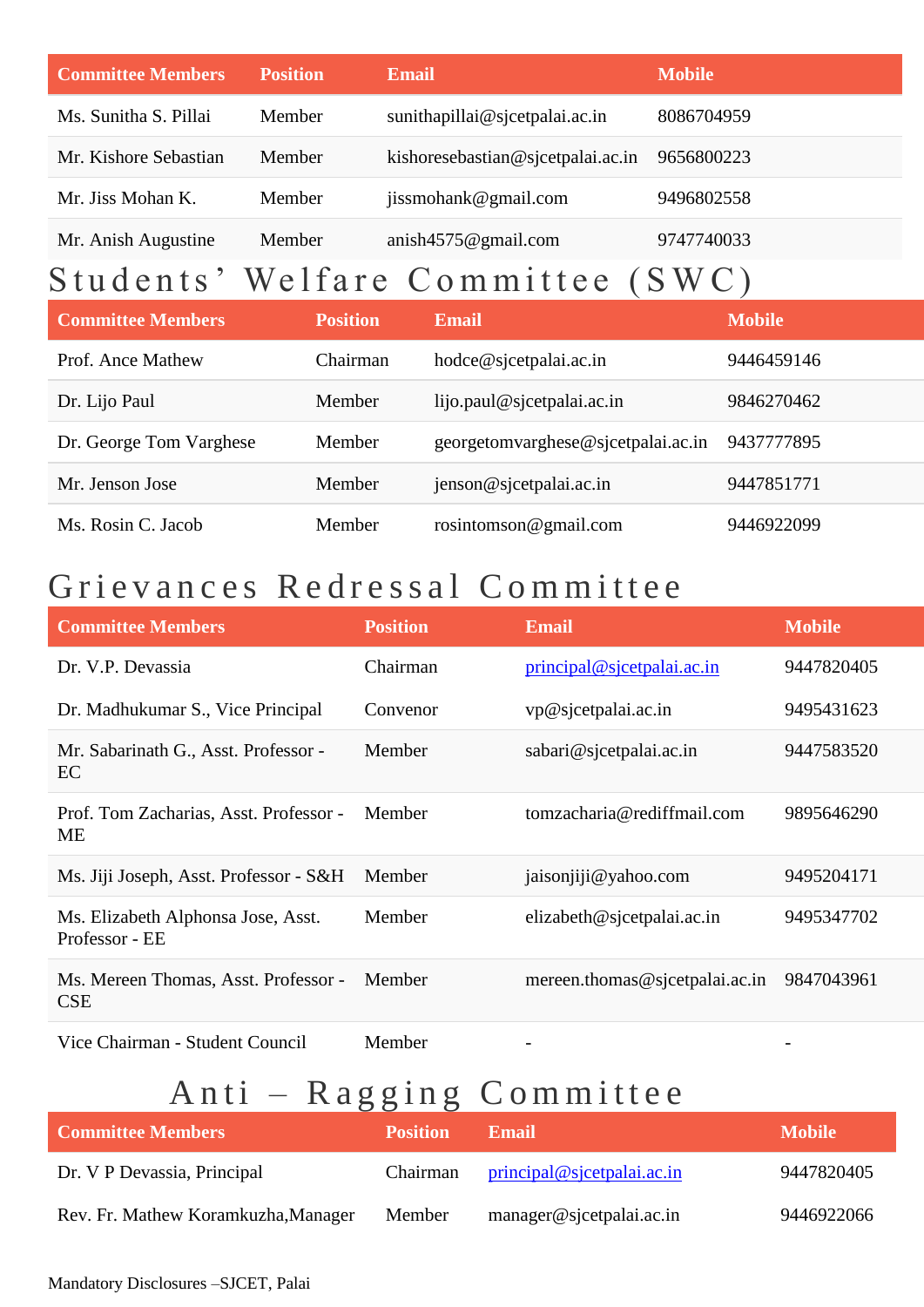| <b>Committee Members</b>                        | <b>Position</b> | <b>Email</b>                       | <b>Mobile</b> |
|-------------------------------------------------|-----------------|------------------------------------|---------------|
| Rev. Fr. John Mattamundayil, Bursar             | Member          | bursar@sjcetpalai.ac.in            |               |
| Dr. Madhukumar S, Vice Principal                | Member          | vp@sjcetpalai.ac.in                | 9495431623    |
| Dr. Binoy Baby, HoD-ME                          | Member          | hodme@sjcetpalai.ac.in             | 9447875050    |
| Prof. Ance Mathew, HoD - CE                     | Member          | hodce@sjcetpalai.ac.in             | 9446459146    |
| Dr. Ignatius Korah, HoD - S&H                   | Member          | hodsh@sjcetpalai.ac.in             | 9447044199    |
| Dr. George Tom Varghese, , HoD - EI             | Member          | georgetomvarghese@sjcetpalai.ac.in | 9437777895    |
| Dr. Joby P P, HoD - CS                          | Member          | hodcs@sjcetpalai.ac.in             | 8281539018    |
| Dr. Ajith K Thomas, HoD - MBA                   | Member          | hodmba@ sjcetpalai.ac.in           | 9446354373    |
| Dr. Arun P, HoD - EC                            | Member          | hodec@sjcetpalai.ac.in             | 9895852842    |
| PTA president                                   | Member          |                                    |               |
| Rev. Sr. Seena Vadakkedath St. Mary's<br>Hostel | Member          |                                    | 9148655264    |
| Mr. Manoj George, Instructor, CSE               | Member          | manoj.george@sjcetpalai.ac.in      | 9961080484    |
| Mr. Jaison Jose, Media Representative           | Member          | info@sjcetpalai.ac.in              | 9947275250    |
| Ms. Liya Mathew (18/CS/072) S5 CS               | Student         | info@sjcetpalai.ac.in              | 4822239301    |
| Mr. Anup Kuruvilla (18/CE/010) S5 CE            | Student         | info@sjcetpalai.ac.in              | 4822239301    |
| Ms. Arusha Ann James, S3MCA                     | Student         | info@sjcetpalai.ac.in              | 4822239301    |
| Mr. Jins Tomy, S3, ME                           | Student         | info@sjcetpalai.ac.in              | 4822239301    |

# Anti – Ragging Squad

| <b>Committee Members</b>                                            | <b>Role</b> | <b>Email</b>                           | <b>Mobile</b><br><b>Number</b> |
|---------------------------------------------------------------------|-------------|----------------------------------------|--------------------------------|
| Mr. Babusanker, Asst. Professor, Department of<br>ME,               | Convener    | sankermouna@gmail.com                  | 9544397793                     |
| Mr. Sreesh P.R. Asst. Professor, Department of<br><b>ECE</b>        | Member      | $s$ reeshpr@sjcetpalai.ac.in           | 9446262573                     |
| Mr.Al-Saheer S.S. Asst. Professor, Department of<br><b>E&amp;IE</b> | Member      | alsaheer.ss@sjcetpalai.ac.<br>in       | 9847300969                     |
| Mr. Manish Jose, Asst. Professor, Department of<br>CE               | Member      | manishjose@yahoo.com                   | 9447764273                     |
| Mr. Kishore Sebatian, Asst. Professor, Department<br>of CSE         | Member      | kishore.sebastian@sjcetpa<br>lai.ac.in | 9656800223                     |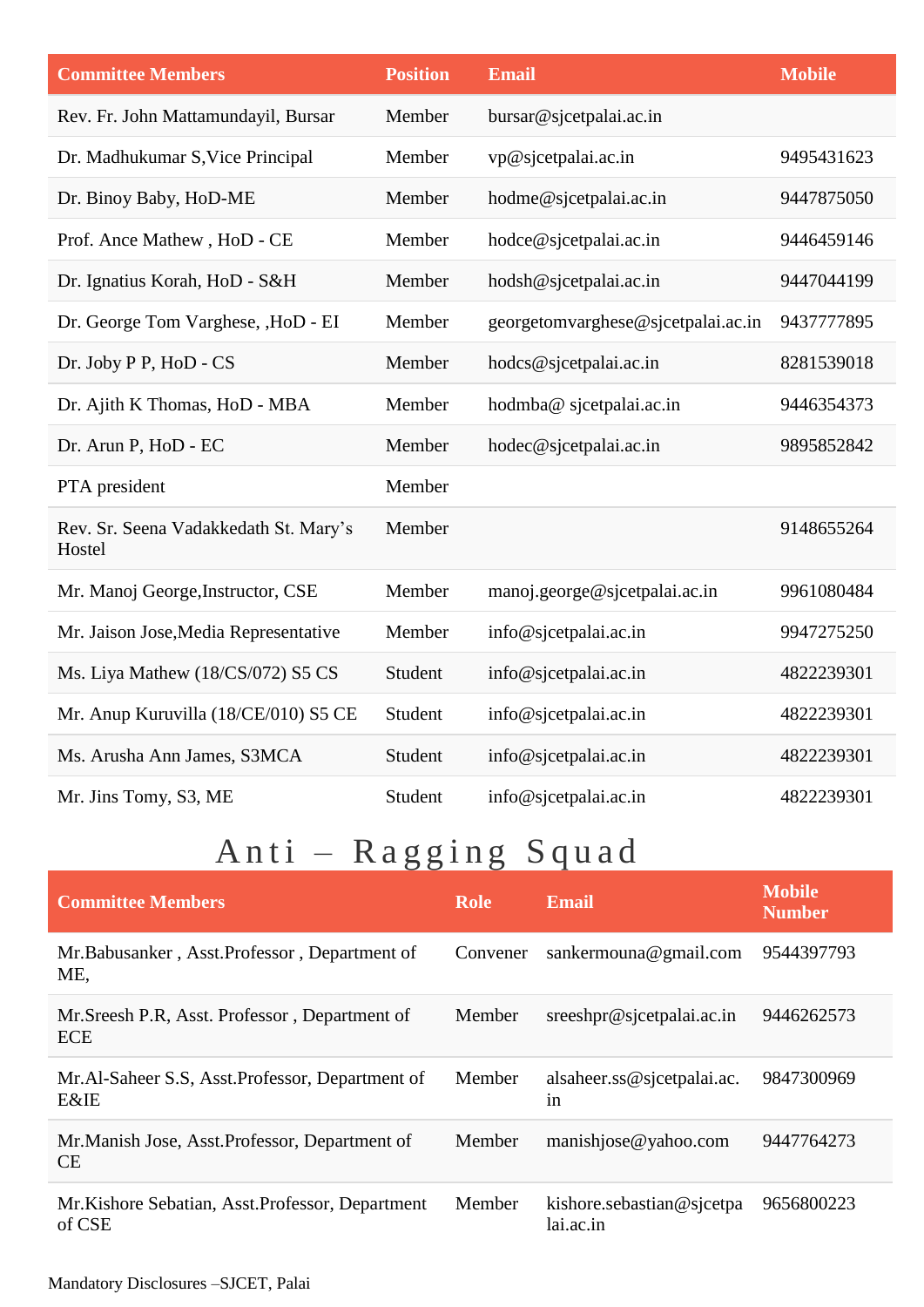| <b>Committee Members</b>                                         | <b>Role</b> | Email                                    | <b>Mobile</b><br><b>Number</b> |
|------------------------------------------------------------------|-------------|------------------------------------------|--------------------------------|
| Sr. Tessy, Kuttiyanicakal, Warden, St. Augustine<br>Hostel       | Member      |                                          |                                |
| Rev. Sr. Seena Vadakkedath St. Mary's Hostel                     | Member      |                                          | 9148655264                     |
| Rev. Fr. Thomas Karottukizhakkel, Warden,<br>St. Alphonsa Hostel | Member      | Frboby $02@$ gmail.com                   | 9447940444                     |
| Rev.Dr. Joseph Purayidathil, Warden, St. Thomas<br>Hostel        | Member      | joseph.purayidathil@sjcet<br>palai.ac.in | 9446762362                     |

## The Internal Complaint Committee  $(ICC)$

| Sl.No.         | <b>Committee Members</b>                                           | <b>Role</b>                   | <b>Mobile Number</b> |
|----------------|--------------------------------------------------------------------|-------------------------------|----------------------|
| 1              | Dr. Tessy Kurian, Professor,<br>Dept. of Science & Humanities      | Presiding Officer             | 9446121678           |
| $\overline{2}$ | Dr. Saji Abraham, Head,<br><b>Corporate Relations</b>              | Faculty member                | 9744881113           |
| 3              | Ms. Smitha Jacob, Asst.<br>Professor - CSE                         | Faculty member                | 9446922158           |
| 4              | Ms. Jasmin P Jose, Junior<br>Superintendent                        | Non-teaching staff<br>members | 9495684408           |
| 5              | Ms. Jinimol Joseph, Instructor,<br><b>ECE</b>                      | Non-teaching staff<br>members | 9447599281           |
| 6              | Sr. Thresia Joice Varghese,<br>Counselor                           | Subject Expert                | 9562229402           |
| 8              | <b>Student Representative</b><br>Chairman, College Council         | Member                        | 4822239301           |
| 9              | <b>Student Representative Vice</b><br>Chairperson, College Council | Member                        | 4822239301           |
| 10             | <b>Student Representative Girl</b><br>Rep., College Council        | Member                        | 4822239301           |

#### **6. Programmes**

| SI.No | <b>Name of Programmes</b>         | No. of<br><b>Seats</b> | <b>Duration</b> |
|-------|-----------------------------------|------------------------|-----------------|
|       | B. Tech in Mechanical Engineering | 120                    | 4 Years         |
| 2     | B. Tech in Civil Engineering      | 60                     | 4 Years         |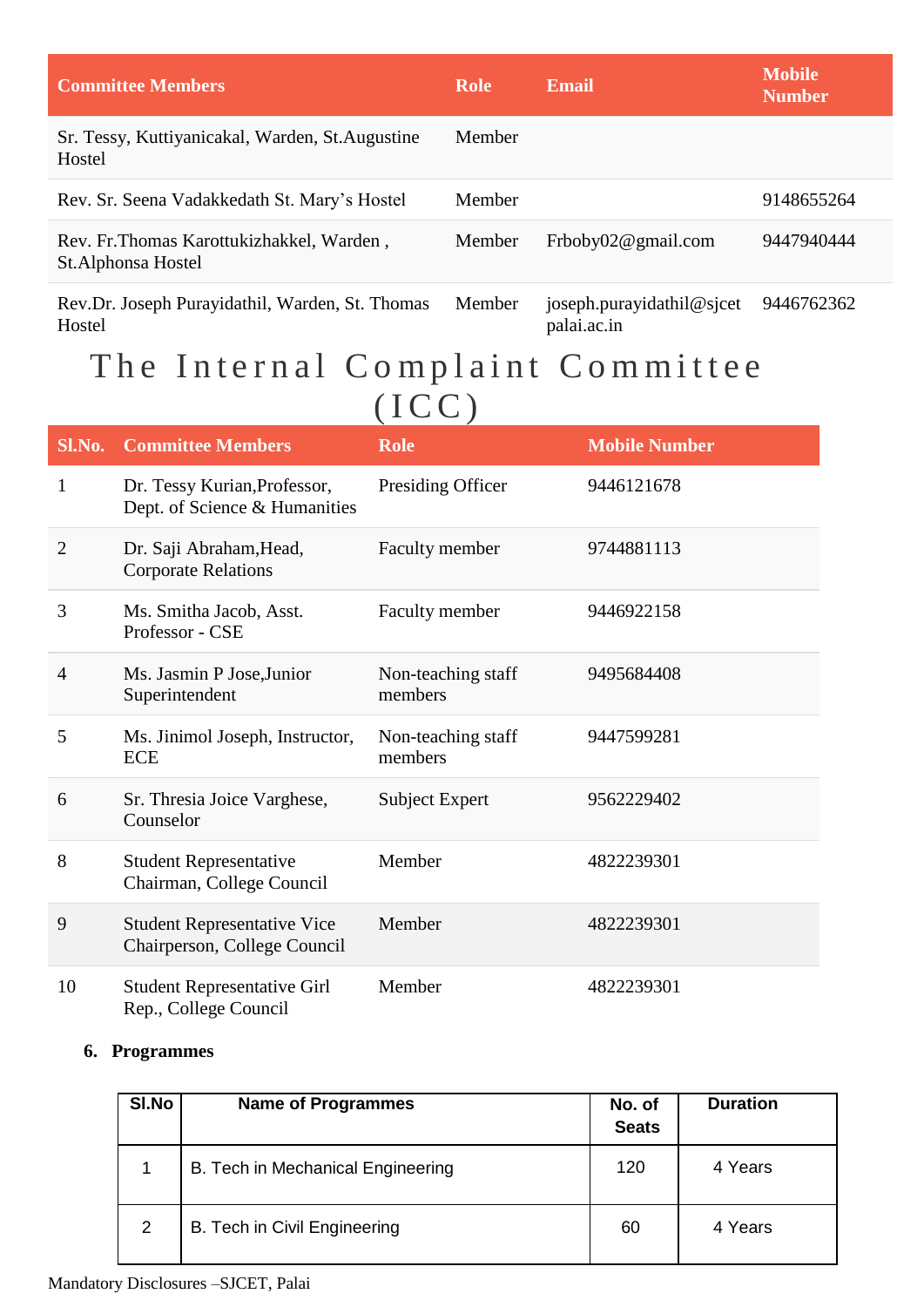| 3               | B. Tech in Electrical & Electronics Engineering                       | 60  | 4 Years |
|-----------------|-----------------------------------------------------------------------|-----|---------|
| $\overline{4}$  | B. Tech in Electronics &<br>CommunicationEngineering                  | 60  | 4 Years |
| 5               | B. Tech in Computer Science & Engineering                             | 120 | 4 Years |
| $6\phantom{1}6$ | B. Tech Artificial Intelligence & Data Science                        | 60  | 4 Years |
| $\overline{7}$  | B. Tech Electronics & Computer Engineering                            | 60  | 4 Years |
| 8               | M. Tech in Computer Science Engineering                               | 18  | 2 Years |
| 9               | M. Tech in VLSI and Embedded Systems                                  | 9   | 2 Years |
| 10              | M. Tech in Advanced Manufacturing and<br><b>Production Management</b> | 18  | 2 Years |
| 11              | M. Tech in Structural Engineering & Construction<br>Management        | 24  | 2 years |
| 12              | Master of Business Administration (MBA)                               | 60  | 2 Years |
| 13              | Master of Computer Applications (MCA)                                 | 60  | 2 Years |

| <b>NBA Accreditation Status</b> |                                                             |                                                                                                  |  |  |  |  |  |
|---------------------------------|-------------------------------------------------------------|--------------------------------------------------------------------------------------------------|--|--|--|--|--|
| $\mathbf{1}$                    | <b>Name/List of Programmes/courses</b><br><b>Accredited</b> | <b>Status</b>                                                                                    |  |  |  |  |  |
| $\mathbf{i}$                    | B. Tech Electronics & Communication<br>Engineering          | Accredited for 3 years from<br>19/03/2019 to 30/06/2022 (F.No26-<br>68/2017-NBA dated 19/03/2019 |  |  |  |  |  |
| $\mathbf{ii}$                   | B. Tech Mechanical Engineering                              | Accredited for 3 years from<br>19/03/2019 to 30/06/2022 (F.No26-<br>68/2017-NBA dated 19/03/2019 |  |  |  |  |  |
| 2.                              | <b>Applied for Accreditation</b>                            |                                                                                                  |  |  |  |  |  |
| i                               | B. Tech Computer Science & Engineering                      | Applied and visit scheduled (SAR<br>uploaded)                                                    |  |  |  |  |  |
| ii                              | <b>B.</b> Tech Civil Engineering                            | Applied and visit scheduled (SAR)<br>uploaded)                                                   |  |  |  |  |  |
| 3                               | <b>List of Programmes/courses Not Applied</b>               |                                                                                                  |  |  |  |  |  |
| $\mathbf{i}$                    | <b>B.</b> Tech Electrical & Electronics                     | Not Applied                                                                                      |  |  |  |  |  |

## Mandatory Disclosures –SJCET, Palai

<u> 1980 - Johann Barn, mars an t-Amerikaansk ferske ferhald (\* 1918)</u>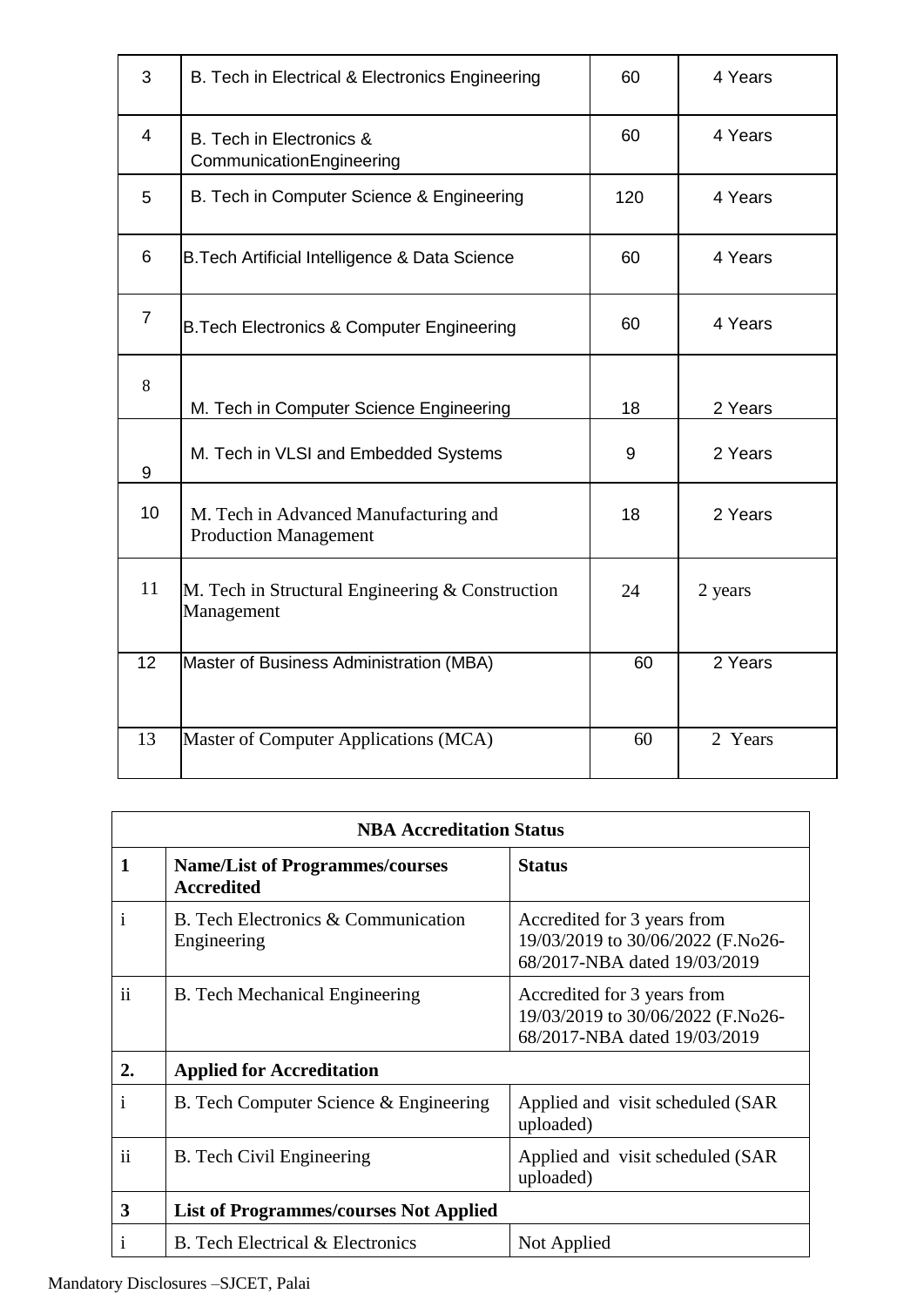|      | Engineering                                                          |                                                   |
|------|----------------------------------------------------------------------|---------------------------------------------------|
| ii   | B. Tech Artificial Intelligence and Data<br>Science                  | Not eligible – Course commenced<br>during 2020-21 |
| iii  | <b>B.Tech Electronics &amp; Computer</b><br>Engineering              | Not eligible – Course commenced<br>during 2021-22 |
| iv   | M. Tech Computer Science & Engineering                               | Not Applied                                       |
| V    | M.Tech VLSI & Embedded Systems                                       | Not Applied                                       |
| vi   | M. Tech Advanced Structural Engineering<br>& Construction Management | Not Applied                                       |
| vii  | M.Tech Advanced Manufacturing &<br><b>Production Management</b>      | Not Applied                                       |
| viii | Master of Business Administration (MBA)                              | Not Applied                                       |
| ix   | Master of Computer Applications (MCA)                                | Not Applied                                       |

| Name of Programme                  |          | <b>Number</b> Duration | Annual           | Placement  |  |
|------------------------------------|----------|------------------------|------------------|------------|--|
|                                    | of seats | (in years)             | Tuition          | Facilities |  |
|                                    |          |                        | Fee (as          |            |  |
|                                    |          |                        | approved bystate |            |  |
|                                    |          |                        | government)      |            |  |
|                                    |          |                        |                  |            |  |
| <b>B.</b> Tech in Artificial       |          |                        |                  |            |  |
| Intelligence and Data              | 60       | $\overline{4}$         | 75000            | <b>NA</b>  |  |
| Science                            |          |                        |                  |            |  |
| <b>B.</b> Tech in Civil            | 60       | $\overline{4}$         | 75000            | <b>YES</b> |  |
| Engineering                        |          |                        |                  |            |  |
| <b>B.</b> Tech in Computer         | 120      | $\overline{4}$         | 75000            | <b>YES</b> |  |
| Science & Engineering              |          |                        |                  |            |  |
| B. Tech in Electronics $\&$        | 60       | $\overline{4}$         | 75000            | <b>YES</b> |  |
| Communication                      |          |                        |                  |            |  |
| Engineering                        |          |                        |                  |            |  |
| <b>B.</b> Tech in Electrical $\&$  | 60       | $\overline{4}$         | 75000            | <b>YES</b> |  |
| <b>Electronics Engineering</b>     |          |                        |                  |            |  |
| B. Tech in Electronics &           | 30       | $\overline{4}$         | 75000            | <b>YES</b> |  |
| Instrumentation                    |          |                        |                  |            |  |
| Engineering                        |          |                        |                  |            |  |
| <b>B.</b> Tech in Electronics $\&$ | 60       | $\overline{4}$         | 75000            | <b>YES</b> |  |
| <b>Computer Engineering</b>        |          |                        |                  |            |  |
| <b>B.</b> Tech in Mechanical       | 60       | $\overline{4}$         | 75000            | <b>YES</b> |  |
| Engineering                        |          |                        |                  |            |  |
| M. Tech in Computer                | 18       | $\overline{2}$         | 40000            | <b>YES</b> |  |
| <b>Science Engineering</b>         |          |                        |                  |            |  |
| M. Tech in Advanced                |          |                        | 40000            |            |  |
| Manufacturing &                    | 18       | $\overline{2}$         |                  | <b>YES</b> |  |
| <b>Production Management</b>       |          |                        |                  |            |  |
| M. Tech in VLSI and                | 9        | $\overline{2}$         | 40000            | <b>YES</b> |  |
| <b>Embedded Systems</b>            |          |                        |                  |            |  |
| M. Tech in Structural              | 24       | $\overline{2}$         |                  | <b>YES</b> |  |
| Engineering &                      |          |                        | 40000            |            |  |
| <b>Construction Management</b>     |          |                        |                  |            |  |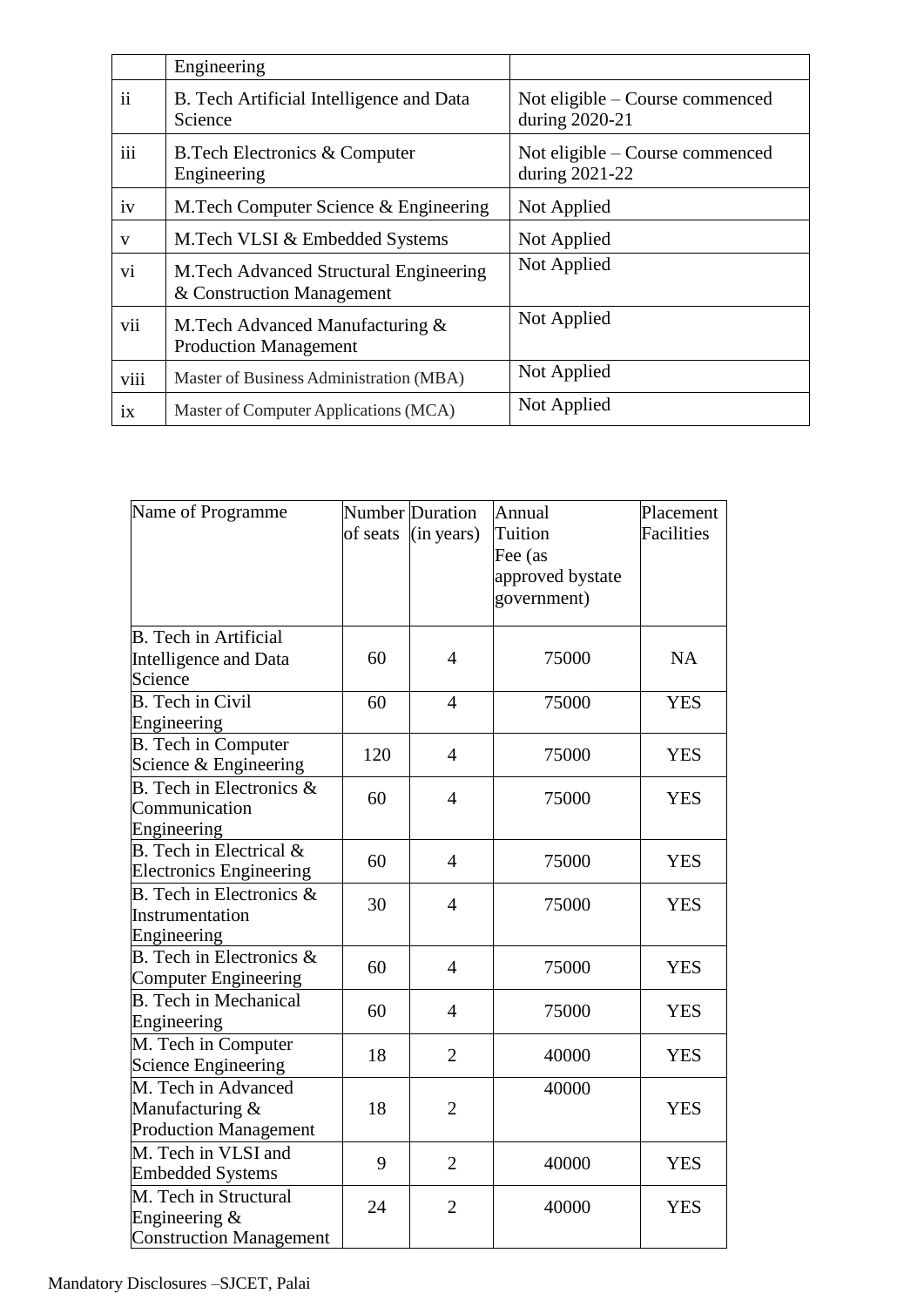| <b>MBA</b> | 60 | ⊷ | 1,22,500 | YES |
|------------|----|---|----------|-----|
| <b>MCA</b> | 00 | ∽ | 50000    |     |

|                                                                       | <b>Campus Placement</b>               |                                            | Campus Placement  |                   |                                      |                   | <b>Campus Placement</b> |                                        |                                      |                   |                   |                   |
|-----------------------------------------------------------------------|---------------------------------------|--------------------------------------------|-------------------|-------------------|--------------------------------------|-------------------|-------------------------|----------------------------------------|--------------------------------------|-------------------|-------------------|-------------------|
|                                                                       |                                       |                                            | 2020-21           |                   |                                      | 2019-20           |                         |                                        |                                      | 2018-19           |                   |                   |
| Name of Programme                                                     | No.<br>of st<br>uden<br>ts pl<br>aced | Mi<br>n sa<br>lary                         | Max<br>salar<br>y | Ave.<br>salary    | No.<br>of stu<br>dents<br>place<br>d | Min. s<br>alary   | Max s<br>alary          | Av<br>e.s<br>ala<br>ry                 | No.<br>of stu<br>dents<br>place<br>d | Min s<br>alary    | Max<br>sala<br>ry | Ave<br>salar<br>у |
| B. Tech in<br>Artificial Intelligence an<br>d Data Science            |                                       |                                            |                   |                   |                                      |                   | <b>Not Applied</b>      |                                        |                                      |                   |                   |                   |
| B.Tech in Electronics &<br><b>Computer Engineering</b>                |                                       |                                            |                   |                   |                                      |                   | <b>Not Applied</b>      |                                        |                                      |                   |                   |                   |
| <b>B.Tech in Civil Engineer</b><br>ing                                | 27                                    | 2.6<br>$\mathrm{LP}$<br>A                  | 10<br><b>LPA</b>  | 3.0<br><b>LPA</b> | 42                                   | 2.6<br><b>LPA</b> | 10<br><b>LPA</b>        | 3.1<br>LP<br>A                         | 45                                   | 2.6<br><b>LPA</b> | 3.6<br><b>LPA</b> | 2.8<br><b>LPA</b> |
| <b>B.Tech in Computer</b><br>Science & Engineering                    | 108                                   | 2.6<br>LP<br>$\mathbf{A}$                  | 10<br><b>LPA</b>  | 3.6<br><b>LPA</b> | 87                                   | 2.4<br><b>LPA</b> | 9.0<br><b>LPA</b>       | 3.0<br>LP<br>$\mathbf{A}$              | 88                                   | 2.6<br><b>LPA</b> | 7.0<br><b>LPA</b> | 3.6<br><b>LPA</b> |
| B.Tech in Electrical &<br><b>Electronics Engineering</b>              | 11                                    | 2.6<br>LP<br>$\mathbf{A}$                  | 3<br><b>LPA</b>   | 2.8<br><b>LPA</b> | 20                                   | 2.6<br><b>LPA</b> | 10<br><b>LPA</b>        | 3.0<br>LP<br>A                         | 20                                   | 2.6<br><b>LPA</b> | 3.6<br><b>LPA</b> | 3.0<br><b>LPA</b> |
| B.Tech in Electronics &<br>Communication<br>Engineering               | 60                                    | 2.6<br>LP<br>$\boldsymbol{A}$              | 4<br><b>LPA</b>   | 3.8<br><b>LPA</b> | 65                                   | 2.4<br><b>LPA</b> | 4.0<br><b>LPA</b>       | 3.5<br>LP<br>$\boldsymbol{\mathsf{A}}$ | 66                                   | 2.4<br><b>LPA</b> | 4.5<br><b>LPA</b> | 3.0<br><b>LPA</b> |
| B. Tech in Electronics &<br>Instrumentation<br>Engineering            | 6                                     | 2.6<br>LP<br>A                             | 3.6<br><b>LPA</b> | 2.7<br><b>LPA</b> | 4                                    | 2.6<br><b>LPA</b> | 3.6<br><b>LPA</b>       | 2.7<br>LP<br>$\boldsymbol{\mathsf{A}}$ | 5                                    | 2.6<br><b>LPA</b> | 2.6<br><b>LPA</b> | 2.6<br><b>LPA</b> |
| <b>B.</b> Tech in Mechanical<br>Engineering                           | 62                                    | 2.4<br>LP<br>A                             | 4.5<br><b>LPA</b> | 2.8<br><b>LPA</b> | 75                                   | 2.6<br><b>LPA</b> | 10<br><b>LPA</b>        | 3<br>.6<br>LP<br>A                     | 88                                   | 2.6<br><b>LPA</b> | 3.6<br><b>LPA</b> | 2.8<br><b>LPA</b> |
| M.Tech in Computer<br>Science Engineering                             | 4                                     | 3.6<br>$\operatorname{LP}$<br>$\mathbf{A}$ | 4.0<br><b>LPA</b> | 4.0<br><b>LPA</b> | 3                                    | 3.6<br>LPA        | 4.5<br><b>LPA</b>       | 4.2<br>$\ensuremath{\mathrm{LP}}$<br>A | 7                                    | 3.6<br><b>LPA</b> | 4.6<br><b>LPA</b> | 4.0<br>LPA        |
| M. Tech in Structural<br>Engineering &<br>Construction<br>Management  | 13                                    | 3.0<br>$\mathrm{LP}$<br>A                  | 3.6<br><b>LPA</b> | 3.5<br><b>LPA</b> | 8                                    | 3.2<br><b>LPA</b> | 3.8<br><b>LPA</b>       | 3.6<br>LP<br>A                         | $\overline{2}$                       | 3.0<br><b>LPA</b> | 3.8<br><b>LPA</b> | 3.4<br><b>LPA</b> |
| M.Tech in VLSI and<br><b>Embedded Systems</b>                         | $\mathbf{1}$                          | 3.6<br>$\mathrm{LP}$<br>$\mathbf{A}$       | 3.6<br><b>LPA</b> | 3.6<br><b>LPA</b> | $\overline{2}$                       | 3.6<br><b>LPA</b> | 4.0<br><b>LPA</b>       | 3.8<br>LP<br>A                         | $\overline{4}$                       | 3.6<br><b>LPA</b> | 4.2<br><b>LPA</b> | 3.8<br><b>LPA</b> |
| M.Tech in Advanced<br>Manufacturing &<br><b>Production Management</b> | 11                                    | 3.6<br>$\operatorname{LP}$<br>$\mathbf{A}$ | 4.0<br><b>LPA</b> | 3.8<br><b>LPA</b> | 8                                    | 3.6<br><b>LPA</b> | 4.2<br><b>LPA</b>       | 3.8<br>LP<br>A                         | $\mathbf{1}$                         | 3.8<br><b>LPA</b> | 4.2<br><b>LPA</b> | 4.0<br><b>LPA</b> |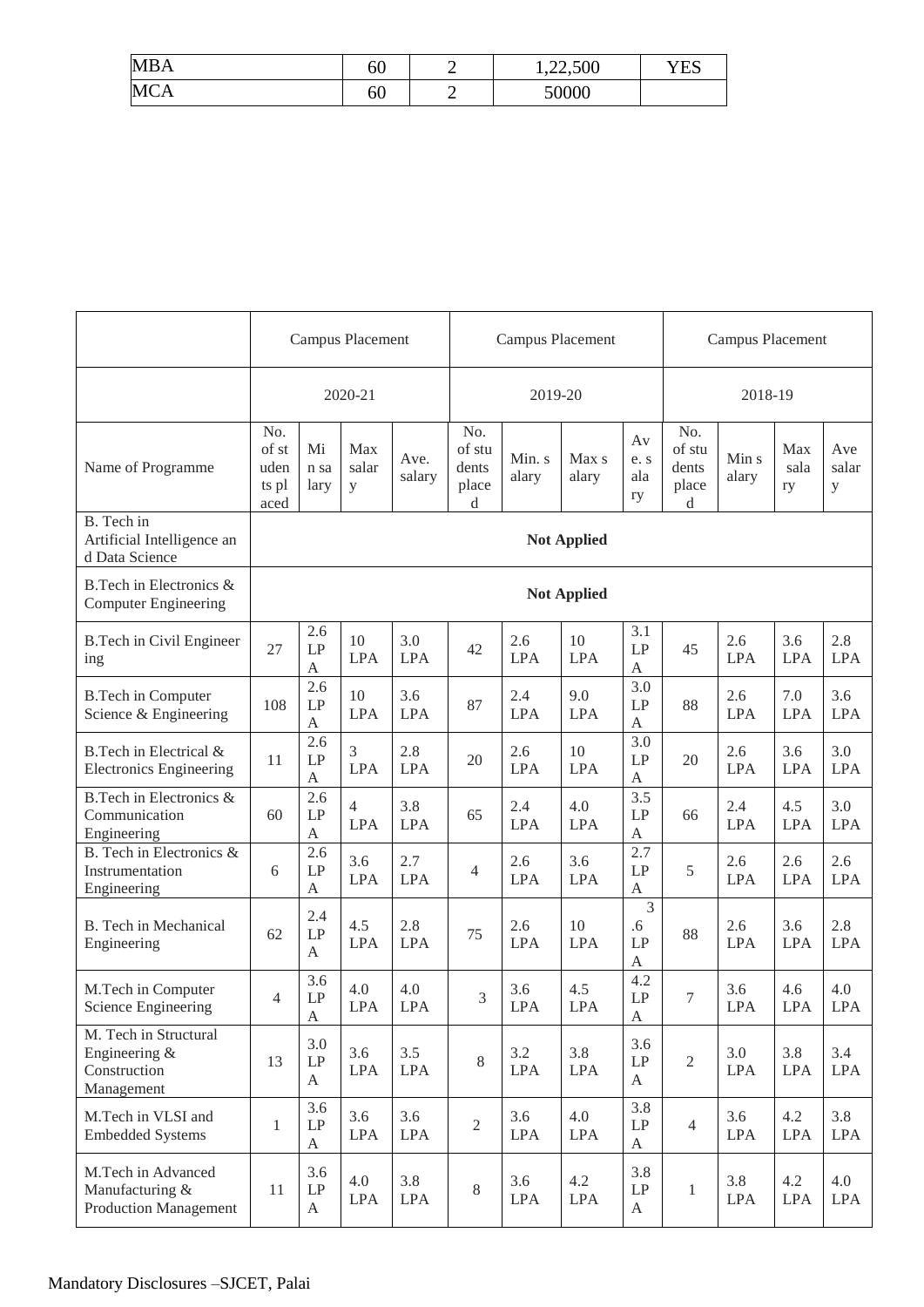| <b>MBA</b> | 28 | 2.5<br>LP<br>A | 12.5<br><b>LPA</b> | 3.0<br><b>LPA</b> | 30 | 2.5<br>LPA        | 4.0<br>LPA        | 2.6<br>LP<br>A | 36 | 2.6<br>LPA        | 3.6<br><b>LPA</b> | 2.8<br><b>LPA</b> |
|------------|----|----------------|--------------------|-------------------|----|-------------------|-------------------|----------------|----|-------------------|-------------------|-------------------|
| <b>MCA</b> | 32 | 2.6<br>LP<br>A | 3.6<br><b>LPA</b>  | 3.1<br><b>LPA</b> | 39 | 2.6<br><b>LPA</b> | 3.8<br><b>LPA</b> | 3.2<br>LP<br>A | 36 | 2.6<br><b>LPA</b> | 3.6<br><b>LPA</b> | 3.0<br><b>LPA</b> |

## **7. Faculty**

Faculty profile updated in college website: www.sjcetpalai.ac.in

| <b>Sanctioned intake</b>                                          |                           |                                   |     |                    |
|-------------------------------------------------------------------|---------------------------|-----------------------------------|-----|--------------------|
|                                                                   |                           | First year Second year Third year |     | <b>Fourth</b> year |
| B. Tech in Artificial Intelligence and Data<br>Science            | 60                        | 60                                |     |                    |
| <b>B.Tech in Civil Engineering</b>                                | 60                        | 60                                | 60  | 60                 |
| B. Tech in Computer Science & Engineering                         | 120                       | 120                               | 120 | 120                |
| B. Tech in Electronics &<br>Communication<br>Engineering          | 60                        | 90                                | 90  | 90                 |
| B. Tech in Electrical & Electronics Engineering                   | 60                        | 60                                | 90  | 60                 |
| <b>B.Tech in Electronics &amp; Instrumentation</b><br>Engineering |                           | 30                                | 30  | 30                 |
| B. Tech in Electronics & Computer Engineering                     | 60                        |                                   |     |                    |
| B. Tech in Mechanical Engineering                                 | 120                       | 120                               | 120 | 120                |
|                                                                   | <b>M. Tech Programmes</b> |                                   |     |                    |
| M.Tech Advanced Manufacturing & Production<br>Management          | 18                        | 18                                |     |                    |
| M.Tech VLSI & Embedded Systems                                    | 9                         | 9                                 |     |                    |
| M.Tech Computer Science & Engineering                             | 18                        | 18                                |     |                    |
| M.Tech Structural Engineering & Construction<br>Management        | 24                        | 24                                |     |                    |
| <b>OTHER PG Programmes</b>                                        |                           |                                   |     |                    |
| <b>MBA</b>                                                        | 60                        | 60                                | 60  |                    |
| <b>MCA</b>                                                        | 60                        | 60                                |     |                    |

## **8. Profile of Principal**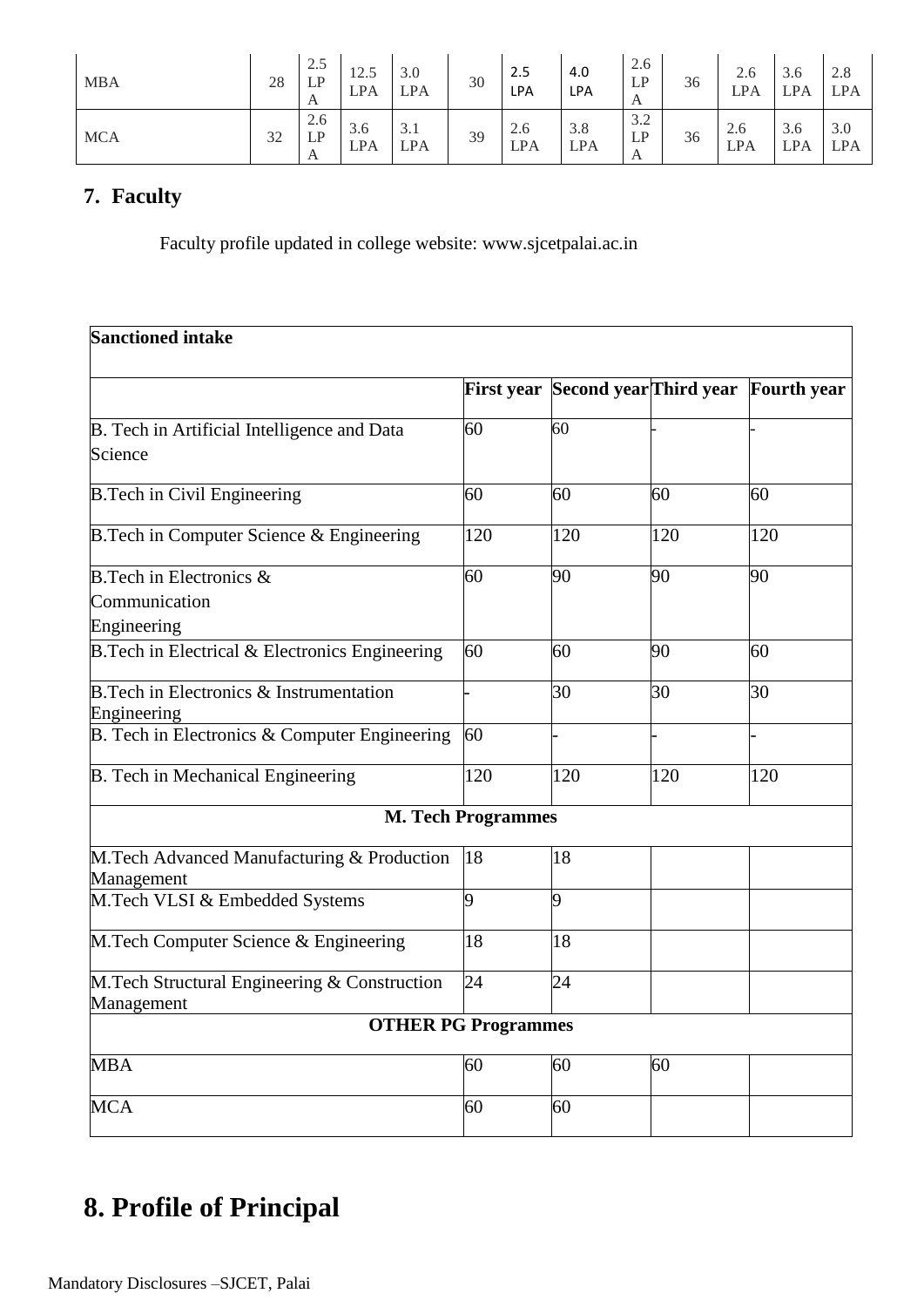- Name : Dr. V P Devassia
- Date of Birth : 25/08/1960
- Educational Qualification: M.Tech. , PhD
- Work Experience

#### **Teaching : 27 years - Research :3 years Industry – 07 years**

- Area of Specializations : Electronics Engineering
- Date of joining at SJCET, Palai: 01/04/2022
- **9. Fee**

#### **• Details of Fee, as approved by State Fee Committee, for the Institution (Under Graduate)**

| <b>Tuition Fee</b>                                | : Rs.75, 000/-   |
|---------------------------------------------------|------------------|
| <b>Caution Deposit</b>                            | : Rs. $10,000/-$ |
| <b>Admission Fee</b>                              | : Rs. $500/-$    |
| Fee for Value added Courses/Training              | $:$ Rs. 10000/-  |
| Proportionate Fee for University/Statutory bodies | : Rs. $2250/-$   |
| <b>PTA</b>                                        | : Rs. $2,500/-$  |

#### **• Time schedule for payment of Fee for the entire Programme**

The fee has to be paid at the time of admission. The Last Date of admission as per the Prospectus approved by the Statutory bodies

#### **• No. of Fee waivers granted with amount and name of students**

#### **AY 2019-2020**:

| <b>SI</b><br>No | <b>Admission</b><br><b>Number</b> | <b>Student Name</b>    | <b>Branch Name</b>                        | <b>Fee Category</b> |
|-----------------|-----------------------------------|------------------------|-------------------------------------------|---------------------|
|                 |                                   | <b>AGNES TERESA</b>    |                                           |                     |
|                 | 19/EC/001                         | <b>MALIACKAL</b>       | Electronics and Communication Engineering | Fee Wavier          |
| 2               | 19/CS/010                         | <b>AKHIL SHAJI</b>     | Computer Science & Engineering            | Fee Wavier          |
| 3               | 19/ME/013                         | <b>AKHIL S BIJU</b>    | Mechanical Engineering                    | Fee Wavier          |
| 4               | 19/ME/014                         | <b>AKSHAJ M S</b>      | Mechanical Engineering                    | Fee Wavier          |
| 5               | 19/EC/005                         | <b>ALBIN SEBASTIAN</b> | Electronics and Communication Engineering | Fee Wavier          |
| 6               | 19/CE/014                         | <b>ALWIN BIJU</b>      | Civil Engineering                         | Fee Wavier          |

#### **FEE WAIVER STUDENTS LIST 2019-23**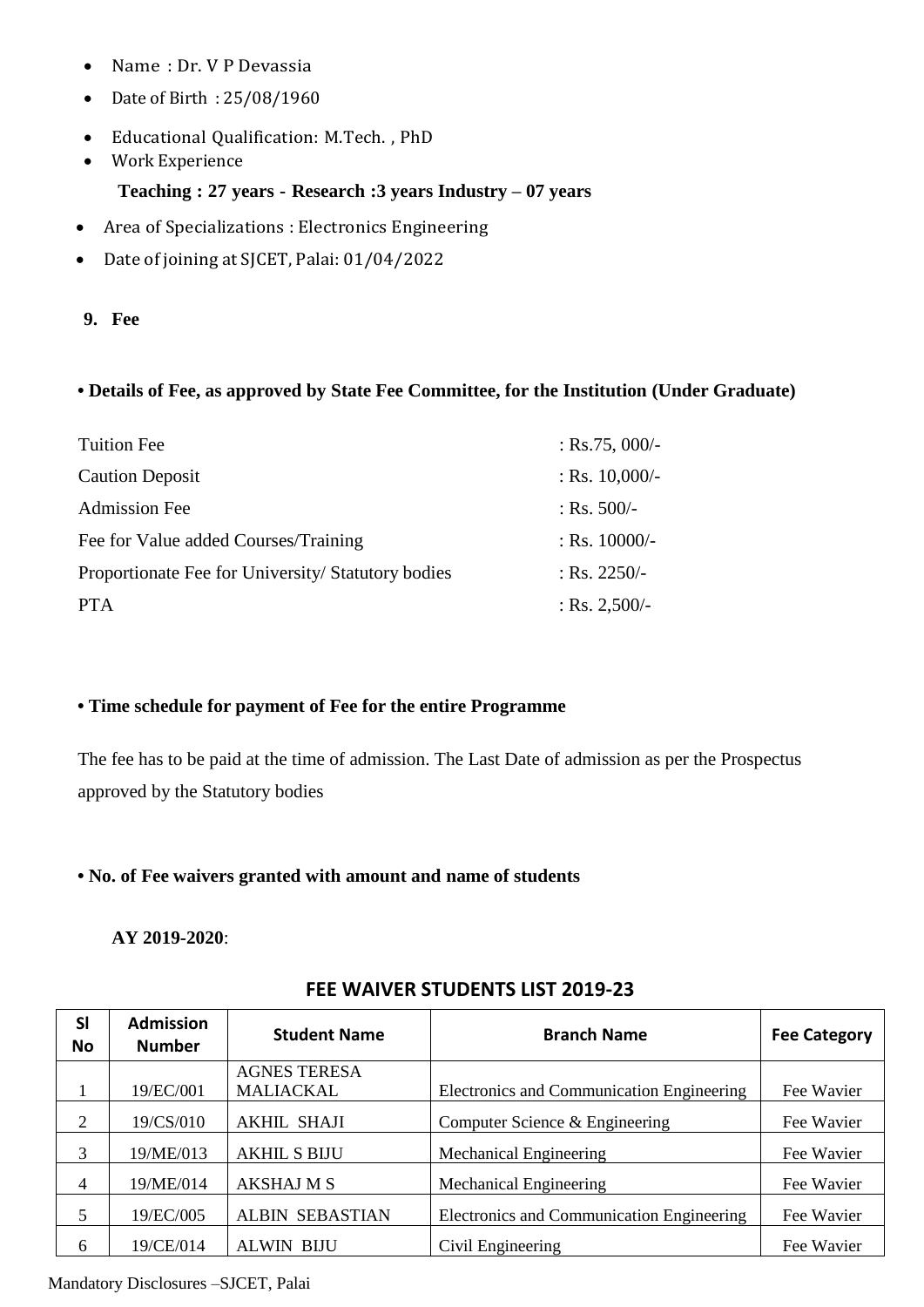| 7  | 19/CS/023 | <b>AMAL S KUMAR</b>    | Computer Science & Engineering                   | Fee Wavier |
|----|-----------|------------------------|--------------------------------------------------|------------|
| 8  | 19/CS/024 | <b>AMITH LAL</b>       | Computer Science & Engineering                   | Fee Wavier |
| 9  | 19/CS/032 | <b>ANNA JOSE</b>       | Computer Science & Engineering                   | Fee Wavier |
| 10 | 19/CE/021 | <b>ARJU M TOMY</b>     | Civil Engineering                                | Fee Wavier |
| 11 | 19/EE/013 | <b>ATUL THANKACHAN</b> | <b>Electrical and Electronics Engineering</b>    | Fee Wavier |
| 12 | 19/ME/036 | <b>BASIL BABAR</b>     | <b>Mechanical Engineering</b>                    | Fee Wavier |
| 13 | 19/EC/017 | <b>BRINTO JAMES</b>    | Electronics and Communication Engineering        | Fee Wavier |
| 14 | 19/ME/043 | <b>CHRIS SEBASTIAN</b> | <b>Mechanical Engineering</b>                    | Fee Wavier |
| 15 | 19/EE/020 | <b>DONY S JOSE</b>     | Electrical and Electronics Engineering           | Fee Wavier |
| 16 | 19/CS/054 | <b>GEORGIN JOSE</b>    | Computer Science & Engineering                   | Fee Wavier |
| 17 | 19/EE/021 | <b>HARI PS</b>         | Electrical and Electronics Engineering           | Fee Wavier |
| 18 | 19/EC/033 | <b>JILNA MARIA CV</b>  | Electronics and Communication Engineering        | Fee Wavier |
| 19 | 19/ME/063 | <b>JISHNU MS</b>       | <b>Mechanical Engineering</b>                    | Fee Wavier |
| 20 | 19/ME/065 | <b>JOEL JO THOMAS</b>  | <b>Mechanical Engineering</b>                    | Fee Wavier |
| 21 | 19/CS/088 | <b>MERIN ALEX</b>      | Computer Science & Engineering                   | Fee Wavier |
| 22 | 19/CE/039 | RIYAMOL ROY            | <b>Civil Engineering</b>                         | Fee Wavier |
| 23 | 19/EC/052 | SNEHA MATHAI           | <b>Electronics and Communication Engineering</b> | Fee Wavier |

AY 2020-21

## **FEE WAIVER STUDENTS LIST 2020-24**

| <b>SI</b><br><b>No</b> | <b>Admission</b><br><b>Number</b> | <b>Student Name</b>        | <b>Branch Name</b>                          | Fee<br>Category |
|------------------------|-----------------------------------|----------------------------|---------------------------------------------|-----------------|
| 1                      | 20/AD/009                         | <b>ALEENA JAMES</b>        | Artificial Intelligence and Data Science    | Fee Wavier      |
| 2                      | 20/EE/005                         | <b>ALEN JOSHY</b>          | Electrical and Electronics Engineering      | Fee Wavier      |
| 3                      | 20/EI/004                         | <b>ANJALIBP</b>            | Electronics and Instrumentation Engineering | Fee Wavier      |
| 4                      | 20/EC/028                         | ANN MARIYA SHAJI           | Electronics and Communication Engineering   | Fee Wavier      |
| 5                      | 20/CS/036                         | <b>ANNU RAJESH</b>         | Computer Science & Engineering              | Fee Wavier      |
| 6                      | 20/EC/030                         | ANU SOMARAJAN K            | Electronics and Communication Engineering   | Fee Wavier      |
| 7                      | 20/EC/031                         | <b>APARNA SHYJI</b>        | Electronics and Communication Engineering   | Fee Wavier      |
| 8                      | 20/ME/040                         | <b>CHRIS LASAR</b>         | Mechanical Engineering                      | Fee Wavier      |
| 9                      | 20/CS/061                         | <b>GEORGE JOHN</b>         | Computer Science & Engineering              | Fee Wavier      |
| 10                     | 20/AD/036                         | HASHIF VS                  | Artificial Intelligence and Data Science    | Fee Wavier      |
| 11                     | 20/CE/030                         | <b>HENRY JOHN</b>          | Civil Engineering                           | Fee Wavier      |
| 12                     | 20/ME/060                         | <b>JESVIN C JESS</b>       | Mechanical Engineering                      | Fee Wavier      |
| 13                     | 20/EE/025                         | <b>JINSON ELDHO THOMAS</b> | Electrical and Electronics Engineering      | Fee Wavier      |
| 14                     | 20/CS/074                         | <b>JUNA TERES MARTIN</b>   | Computer Science & Engineering              | Fee Wavier      |
| 15                     | 20/CE/036                         | KAVUMKAL AMALA MARIA       | Civil Engineering                           | Fee Wavier      |
| 16                     | 20/CS/086                         | <b>MAREENA ROY</b>         | Computer Science & Engineering              | Fee Wavier      |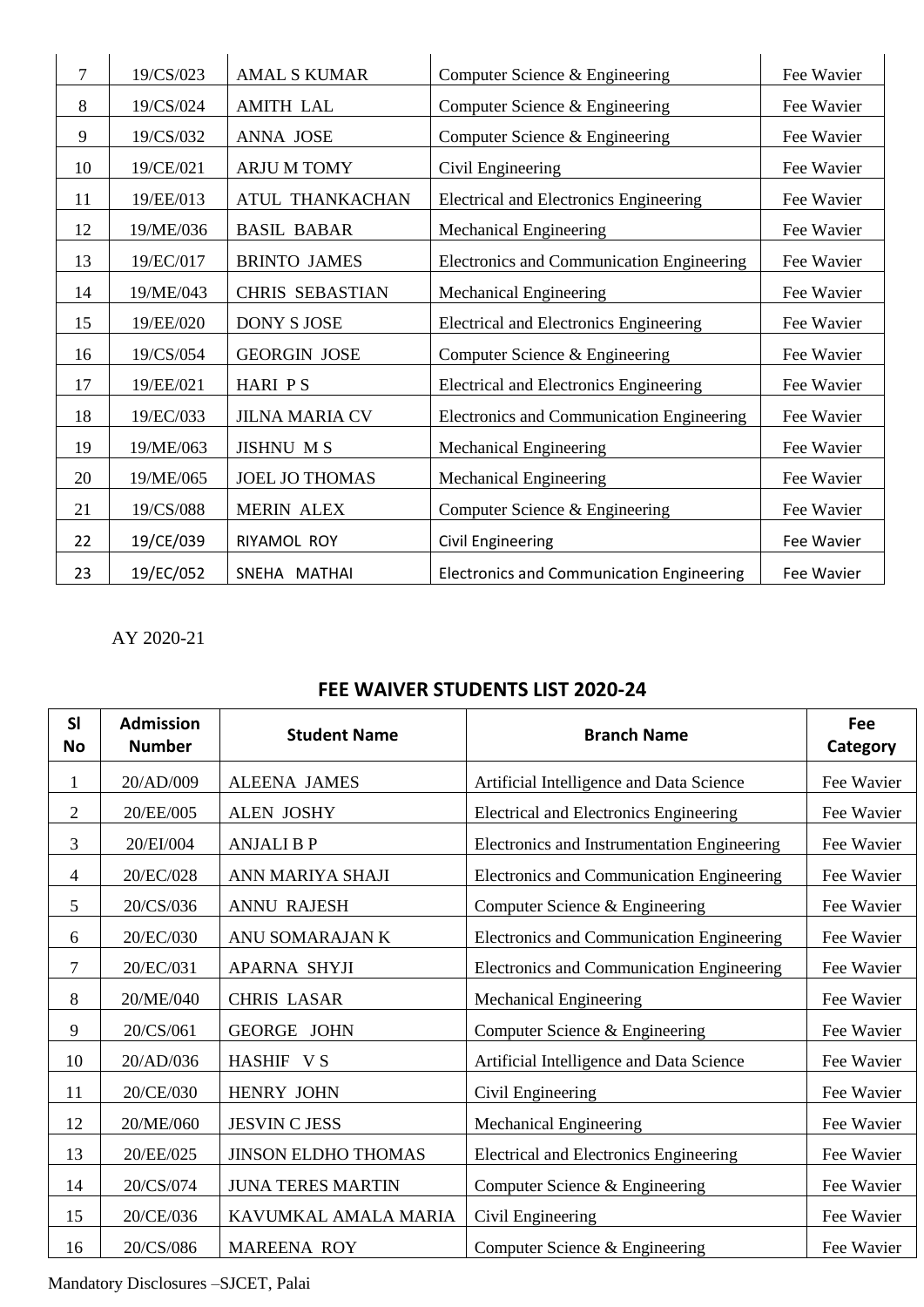| 17 | 20/EC/068 | <b>MARIA JOY</b>     | Electronics and Communication Engineering     | Fee Wavier |
|----|-----------|----------------------|-----------------------------------------------|------------|
| 18 | 20/CE/040 | <b>MATHEWS SHAJI</b> | Civil Engineering                             | Fee Wavier |
| 19 | 20/ME/079 | <b>MELBIN MATHEW</b> | <b>Mechanical Engineering</b>                 | Fee Wavier |
| 20 | 20/EC/073 | NAYANA MANOJ         | Electronics and Communication Engineering     | Fee Wavier |
| 21 | 20/CS/097 | NITHIN V. JAMES      | Computer Science & Engineering                | Fee Wavier |
| 22 | 20/AD/050 | PRIYAN V             | Artificial Intelligence and Data Science      | Fee Wavier |
| 23 | 20/ME/089 | RICHU JOSHY          | <b>Mechanical Engineering</b>                 | Fee Wavier |
| 24 | 20/ME/096 | SAVINOJ THOMAS       | <b>Mechanical Engineering</b>                 | Fee Wavier |
| 25 | 20/ME/103 | SHONE SEBAN JAMES    | <b>Mechanical Engineering</b>                 | Fee Wavier |
| 26 | 20/EE/039 | SONA JOSE            | <b>Electrical and Electronics Engineering</b> | Fee Wavier |
| 27 | 20/CS/125 | <b>VIMAL SURESH</b>  | Computer Science & Engineering                | Fee Wavier |

AY 2021-22

## **Sl No Admission Number Student Name Branch Name Fee Category** 1 21/ME/004 ABHIJITH P S Nechanical Engineering Fee Wavier 2 21/EE/007 ALAN ANTONY LOUIS Electrical and Electronics Engineering Fee Wavier 3 21/ME/020 ALPHONS RAJU Nechanical Engineering Fee Wavier 4 21/ME/039 CYRIAC K M Nechanical Engineering Fee Wavier 5 21/CE/026 HAZNAH NAZAR Civil Engineering Fee Wavier 6 21/AD/031 JEEVAN BIJU Artificial Intelligence and Data Science Fee Wavier 7 | 21/EE/031 | JERIN GEORGE | Electrical and Electronics Engineering | Fee Wavier 8 21/CS/064 JITHMON P CHERIAN Computer Science & Engineering Fee Wavier 9 | 21/CS/071 | JUSTINE JAYAN | Computer Science & Engineering Fee Wavier 10 21/CE/033 KADEEJA SHEREEF Civil Engineering Fee Wavier 11 | 21/CE/038 | LIYA ANNA KOSHY | Civil Engineering | Fee Wavier 12 21/EC/042 LIYA ANN BIJU Electronics and Communication Engineering Fee Wavier 13 21/EC/045 MARY ANGEL JOHN Electronics and Communication Engineering Fee Wavier 14 | 21/EE/039 | MERIN KURIAN | Electrical and Electronics Engineering | Fee Wavier 15 | 21/ME/082 | RAHUL OMANAKUTTAN | Mechanical Engineering Fee Wavier 16 | 21/AD/059 | S M STEPHY . | Artificial Intelligence and Data Science | Fee Wavier 17 | 21/ME/087 | SANJAI JOSEPH | Mechanical Engineering | Fee Wavier 18 | 21/CS/109 | SHARON SAYAJI | Computer Science & Engineering | Fee Wavier 19 21/AD/058 SRUTHI VENUGOPAL Artificial Intelligence and Data Science Fee Wavier 20 21/CS/118 TESNA TREESA BENNY Computer Science & Engineering Fee Wavier 21 21/CS/125 TOBIN THOMAS Computer Science & Engineering Fee Wavier

## **FEE WAIVER STUDENTS 2021-25**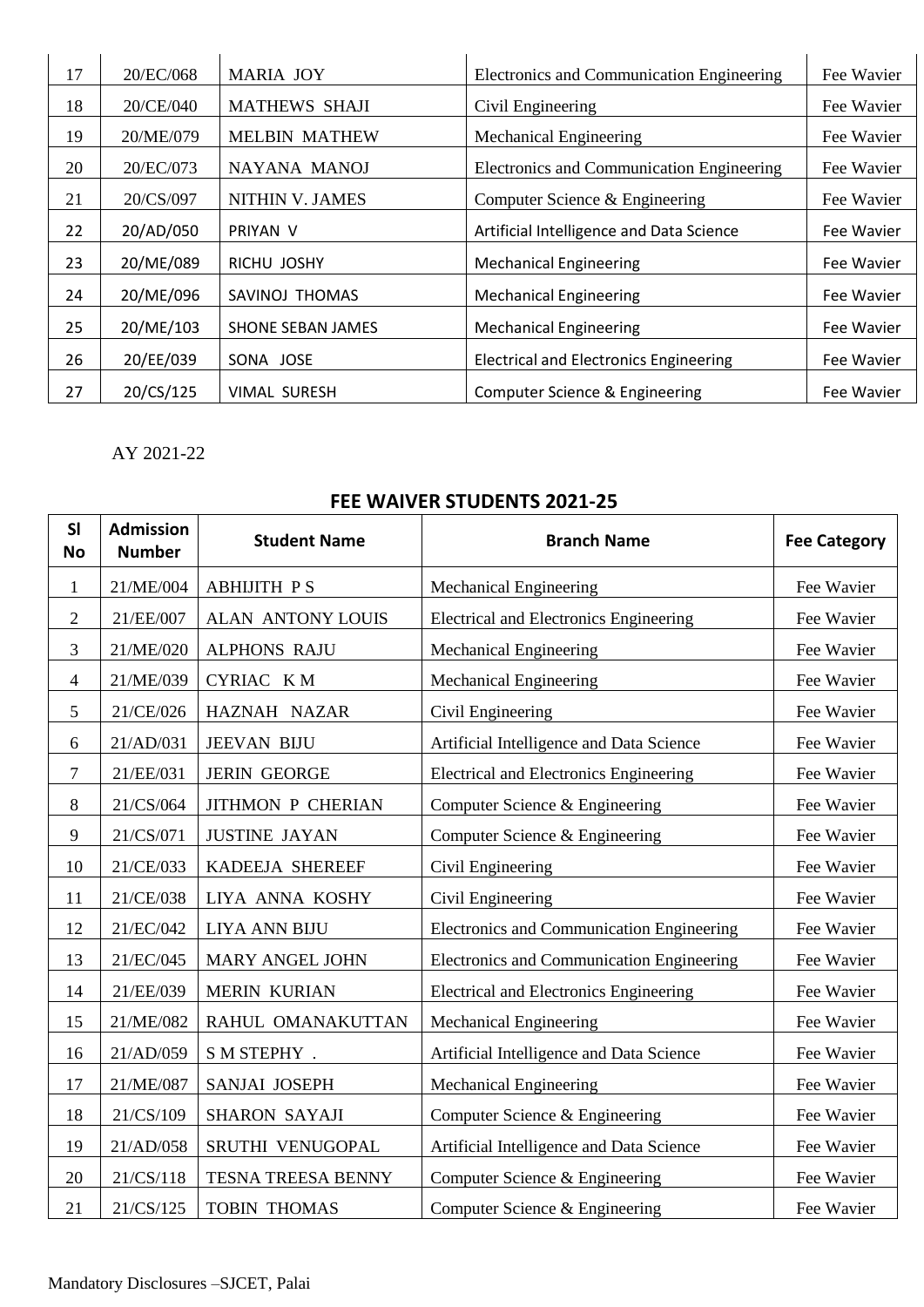## **• Number of scholarship offered by the Institution, duration and amount**

| Number of scholarship offered by the Institution                                                                                          | : One.                  |
|-------------------------------------------------------------------------------------------------------------------------------------------|-------------------------|
| (Candidates with Kerala Engineering Entrance Examination (KEAM) Rank up to 10000 are<br>eligible forscholarship up to 50% of Tuition fee) |                         |
| Duration                                                                                                                                  | : 4 Years               |
| Scholarship Amount                                                                                                                        | : Rs.37, 500/- per year |

### **• Criteria for Fee waivers/scholarship**

| <b>Tuition Fee Waiver scheme</b>          | : Sons/ Daughters of parents whose annual income from |
|-------------------------------------------|-------------------------------------------------------|
| all sources does not exceed Rs.8.00 Lakh. |                                                       |
| Scholarship                               | :Based on the KEAM rank and Plus Two marks            |

|  | <b>• Estimated cost of boarding and Lodging in Hostels</b> |  |  |  |  |  |  |
|--|------------------------------------------------------------|--|--|--|--|--|--|
|--|------------------------------------------------------------|--|--|--|--|--|--|

| <b>Admission Fees:</b>              | $Rs.500/-$                                                                         |
|-------------------------------------|------------------------------------------------------------------------------------|
| Establishment Fees (Yearly)         | Rs22000                                                                            |
| <b>Mess Advance</b><br><b>Total</b> | : $Rs.4,000/-$<br>: $Rs.26,500/-$                                                  |
|                                     | Mess Fees Dividing System : Rs.3400/- (app. For Gents Hostel) & Rs.2900/-(app. For |
| Ladies Hostel)                      |                                                                                    |

### **• Any other fee please specify** NIL

## **10. Admission**

## **• Number of seats sanctioned with the year of approval**

| Extension of Approval for the Academic Year 2021 22 |     |
|-----------------------------------------------------|-----|
| Mechanical Engineering                              | 120 |
| Electronics & Communication Engineering             | 60  |
| Civil Engineering                                   | 60  |
| <b>Computer Science and Engineering</b>             | 120 |
| Electrical and Electronics Engineering              | 60  |
| Artificial Intelligence and Data Science            | 60  |
| Electronics & Computer Engineering                  | 60  |
| M. Tech in Computer Science and Engineering         | 18  |
| M. Tech in VLSI and Embedded Systems Design         | 09  |
| M. Tech Advanced Manufacturing and Prod. Mgmt       | 18  |
| M.Tech Structural Engg. & Construction Mgmt         | 24  |
|                                                     |     |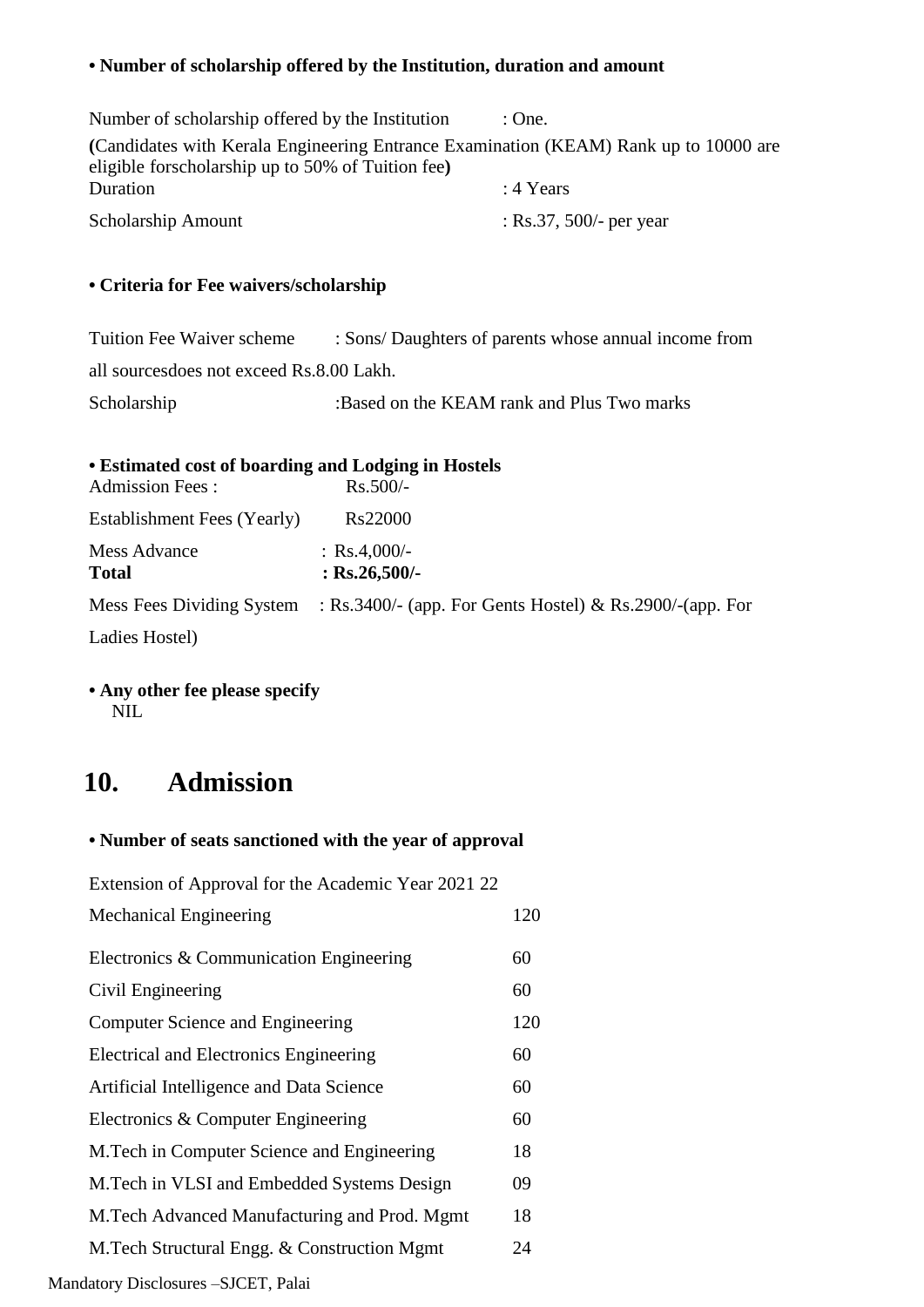| <b>MBA</b>           | 60 |
|----------------------|----|
| <b>MCA Two Years</b> | 60 |

## **• Number of Students admitted under various categories each year in the last**

## **three years**

### **2021-22:**

| <b>B. Tech Admission 2021-22</b> |                      |             |                    |            |            |              |              |
|----------------------------------|----------------------|-------------|--------------------|------------|------------|--------------|--------------|
| 2021-22                          | <b>Actual Intake</b> | <b>GOVT</b> | <b>Govt Lapsed</b> | <b>Mgt</b> | <b>NRI</b> | <b>NRI-L</b> | <b>TOTAL</b> |
| AD                               | 60                   | 27          | 6                  | 20         | 9          | $\mathbf{1}$ | 63           |
| <b>CE</b>                        | 60                   | 24          | 5                  |            | 9          | 25           | 63           |
| <b>CSE</b>                       | 120                  | 60          | 6                  | 41         | 18         | $\mathbf{1}$ | 126          |
| EEE                              | 60                   | 18          | $\overline{7}$     |            | 9          | 29           | 63           |
| <b>ECE</b>                       | 60                   | 29          | 4                  | 15         | 9          | 6            | 63           |
| <b>ECS</b>                       | 60                   | 25          | 8                  | 14         | 9          | 4            | 60           |
| <b>ME</b>                        | 120                  | 24          | 12                 |            | 18         | 42           | 96           |

| M. Tech 2021-22                       |                         |                   |                   |                          |  |  |
|---------------------------------------|-------------------------|-------------------|-------------------|--------------------------|--|--|
| 2021-22                               | Actual<br><b>Intake</b> | <b>Open Merit</b> | <b>Management</b> | <b>Total</b>             |  |  |
| M.Tech Civil-STRUCTURAL ENGINEERING & |                         |                   |                   |                          |  |  |
| <b>CONSTRUCTION MANAGEMENT</b>        | 24                      | 8                 | 16                | 24                       |  |  |
| M.Tech Computer Science               | 18                      |                   | $\mathcal{L}$     | $\overline{\phantom{a}}$ |  |  |
| M.Tech AMPM                           | 18                      |                   | $\overline{2}$    | 2                        |  |  |
| M.Tech VLSI                           | 18                      |                   | $\mathcal{P}$     |                          |  |  |

## **2020-21:**

| <b>B. Tech 2020-21</b> |                      |             |                    |            |            |              |              |
|------------------------|----------------------|-------------|--------------------|------------|------------|--------------|--------------|
| 2020-21                | <b>Actual Intake</b> | <b>GOVT</b> | <b>Govt Lapsed</b> | <b>Mgt</b> | <b>NRI</b> | <b>NRI-L</b> | <b>TOTAL</b> |
| AD                     | 60                   | 28          |                    | 17         | 9          | 4            | 63           |
| <b>CE</b>              | 60                   | 30          | 3                  | 3          | 9          | 18           | 63           |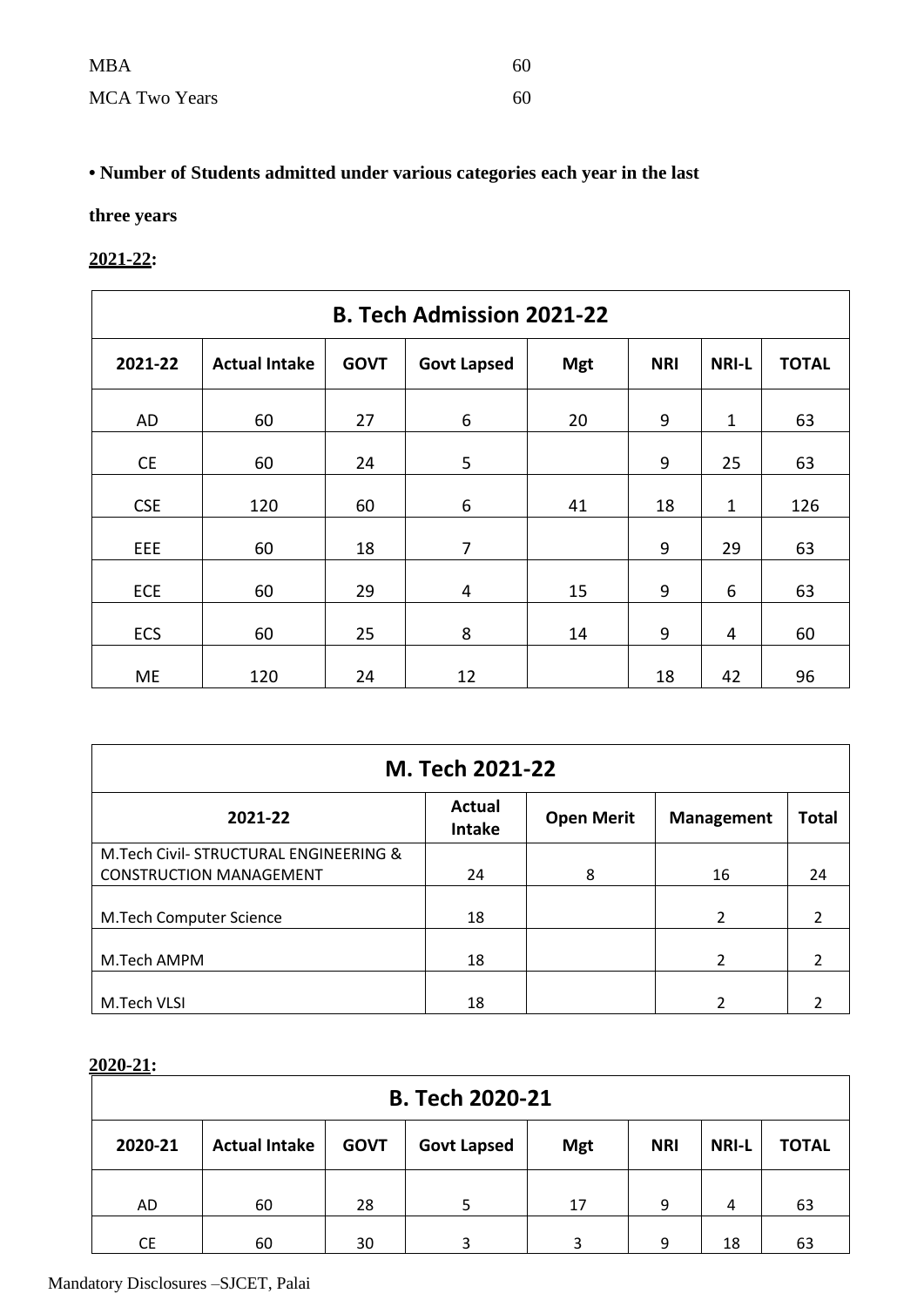| <b>CSE</b> | 120 | 65 | 1  | 42 | 18 |    | 126 |
|------------|-----|----|----|----|----|----|-----|
| <b>EEE</b> | 60  | 13 |    | 0  | 9  | 12 | 41  |
| ECE        | 90  | 44 | 6  | 10 | 14 | 21 | 95  |
| EI         | 30  | 1  | 3  | 0  | 5  | 5  | 14  |
| ME         | 120 | 44 | 14 | 1  | 18 | 36 | 113 |

| M. Tech 2020-21                 |                         |                   |                   |              |  |  |
|---------------------------------|-------------------------|-------------------|-------------------|--------------|--|--|
| 2020-21                         | Actual<br><b>Intake</b> | <b>Open Merit</b> | <b>Management</b> | <b>Total</b> |  |  |
| M.Tech STRUCTURAL ENGINEERING & |                         |                   |                   |              |  |  |
| <b>CONSTRUCTION MANAGEMENT</b>  | 24                      | 8                 | 16                | 24           |  |  |
| <b>M.Tech Computer Science</b>  | 18                      |                   | 5                 |              |  |  |
| M.Tech AMPM                     | 18                      | 1                 | 14                | 15           |  |  |
| M.Tech VLSI                     | 18                      |                   | 4                 |              |  |  |

## **2019-20:**

| <b>B. Tech 2019-20</b> |                                |             |                |                |                |            |              |              |
|------------------------|--------------------------------|-------------|----------------|----------------|----------------|------------|--------------|--------------|
| 2019-20                | <b>Actual</b><br><b>Intake</b> | <b>GOVT</b> | Govt<br>Lapsed | <b>Mgt</b>     | Mgt-L          | <b>NRI</b> | <b>NRI-L</b> | <b>TOTAL</b> |
| <b>CE</b>              | 60                             | 20          | 7              | $\overline{2}$ | $\overline{7}$ | 9          | 12           | 57           |
| <b>CSE</b>             | 120                            | 54          | 12             | 34             | $\overline{2}$ | 18         | 6            | 126          |
| EEE                    | 60                             | 5           | $\overline{4}$ | 1              | 5              | 9          | 11           | 35           |
| ECE                    | 60                             | 20          | 5              | $\overline{2}$ | 10             | 13         | 14           | 64           |
| EI                     | 30                             | 5           | $\overline{2}$ |                |                | 4          | 13           | 24           |
| ME                     | 120                            | 37          | 14             | 15             | 1              | 18         | 25           | 110          |

| M. Tech 2019-20                 |                         |                   |                   |              |  |  |
|---------------------------------|-------------------------|-------------------|-------------------|--------------|--|--|
| 2019-20                         | Actual<br><b>Intake</b> | <b>Open Merit</b> | <b>Management</b> | <b>Total</b> |  |  |
| M.Tech STRUCTURAL ENGINEERING & |                         |                   |                   |              |  |  |
| <b>CONSTRUCTION MANAGEMENT</b>  | 24                      | 9                 | 14                | 23           |  |  |
| M.Tech Computer Science         | 18                      |                   | 5                 | 5            |  |  |
| M.Tech AMPM                     | 18                      |                   | 3                 | 3            |  |  |
| M.Tech VLSI                     | 9                       |                   |                   |              |  |  |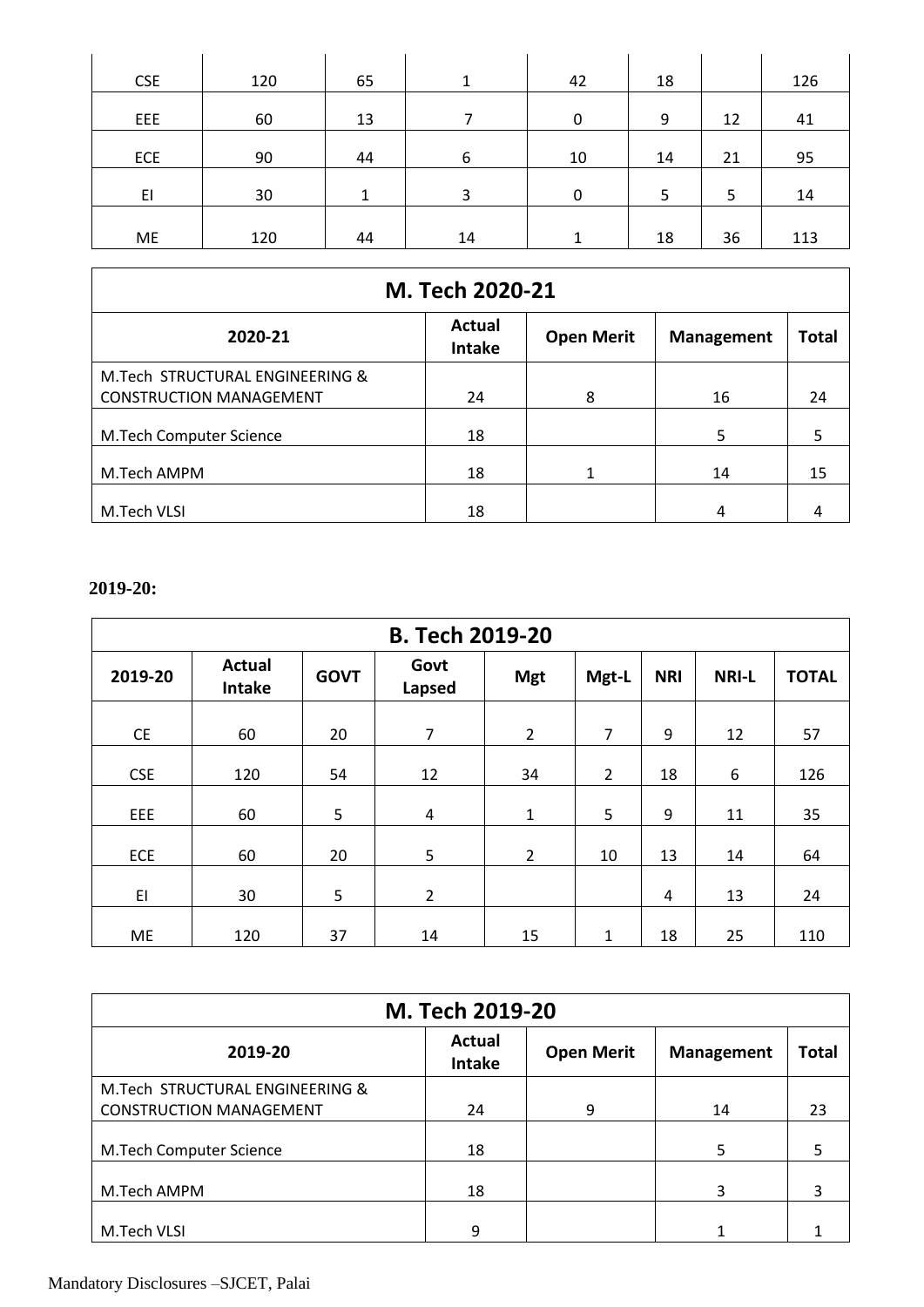## **• Number of applications received during last two years for admission under Management Quotaand number admitted**

#### **2019-2020:**

Number of applications received under Management Quota: **850** Number admitted under Management Quota: **275**

#### **2020-2021:**

Number of applications received under Management Quota: **1195** Number admitted under Management Quota: **290**

#### **2021-2022**

Number of applications received under Management Quota: **1597** Number admitted under Management Quota: **327**

#### **11. Admission Procedure**

**-Admission test being followed, name and address of the Test Agency**

KEAM-2021,

OFFICE OF THE COMMISSIONER FOR ENTRANCE

EXAMINATIONS5th FLOOR, HOUSING BOARD BUILDINGS,

SANTHI NAGAR, THIRUVANANTHAPURAM – 695 001

Phone: 0471-2525300

[email: ceekinfo.cee@kerala.gov.in](mailto:email:%20ceekinfo.cee@kerala.gov.in)

web site: [www.cee.kerala.gov.in](http://www.cee.kerala.gov.in/)

**-Number of seats allotted to different Test Qualified candidate separately (AIEEE/ CET**

**(State conducted test/ University tests/ CMAT/ GPAT)/Association conducted test)**

Nil

**-Calendar for admission against Management/vacant seats:**

#### **As per the then existing schedule by the advisory bodies**

| Last date of request for applications                     |  |
|-----------------------------------------------------------|--|
| Last date of submission of applications                   |  |
| Dates for announcing final results                        |  |
| Release of admission list                                 |  |
| Date for acceptance by the candidate (time given shall in |  |
| nocasebelessthan15 days)                                  |  |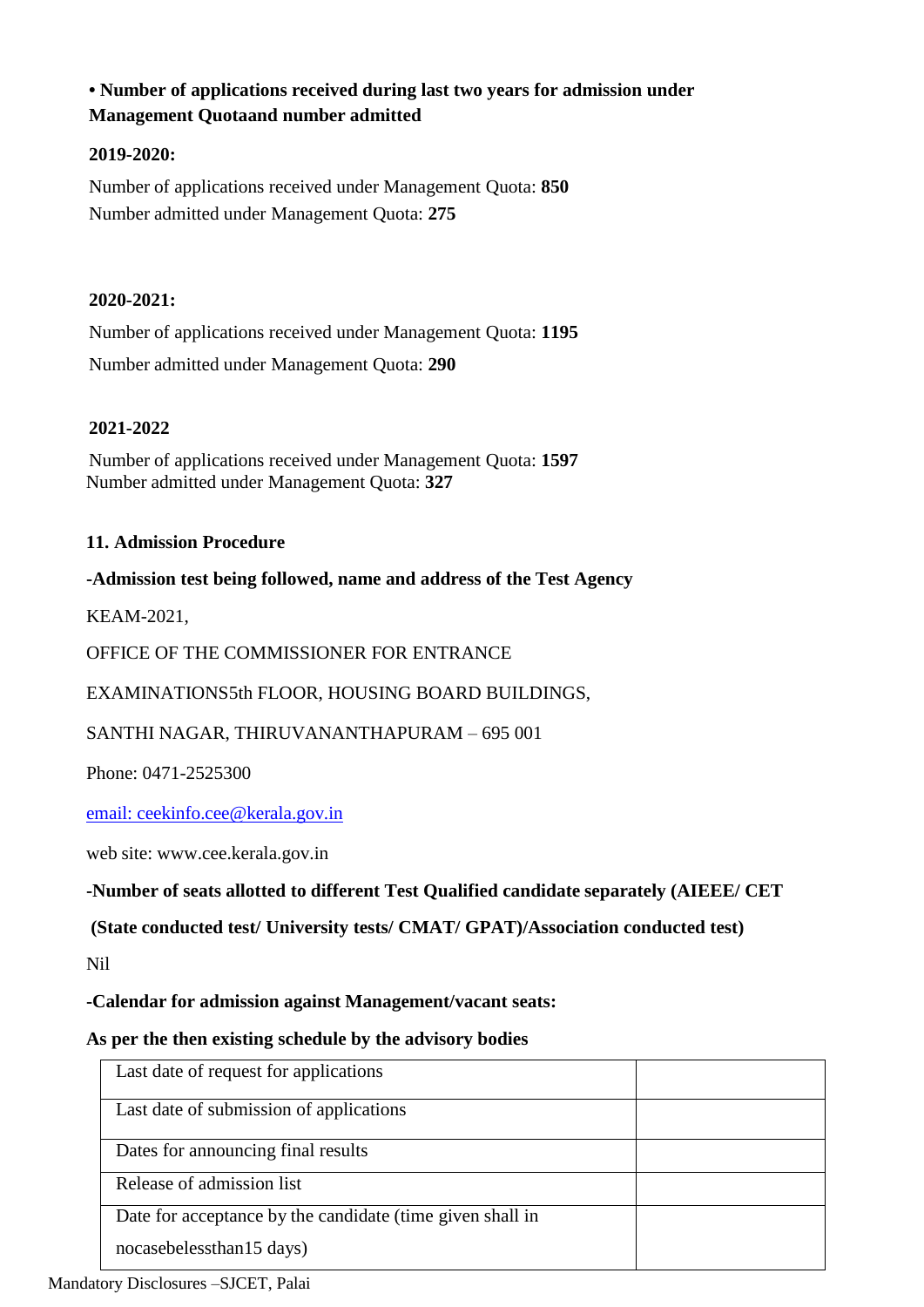| Last date for closing of admission                                             |                 |
|--------------------------------------------------------------------------------|-----------------|
| Starting of the Academic session                                               |                 |
| The waiting list shall be activated only on the expiry of date of main<br>list |                 |
| The policy of refund of the fee, incase of withdrawal                          | AICTE refund    |
|                                                                                | Policy followed |

#### **12. Criteria and weightage for Admission**

**-Describe each criterion with its respective weightages i.e Admission Test,**

#### **marks in qualifying Examination etc.**

**Govt. Seats** - Commissioner for Entrance Examinations makes allotment based on entrance test rank.

**Management Seats** – Admission is on merit basis by adding marks of entrance examination

conductedby state commissioner of entrance examination and marks obtained in physics,

chemistry and mathematics for qualifying examination. The marks will be apportioned in the

ratio of 50:50.

#### **-Mention the minimum level of acceptance, if any**

45% marks in Physics, Chemistry & Mathematics/equivalent subjects put together or equivalent grade

#### **-Mention the cut-off level so percentage and percentile score of the candidates**

**in the admission test for the last three years**

**13. Results of Admission Under Management seats/Vacant seats**

**-Composition of selection team for admission under Management Quota with the** 

**brief profile of members(This information be made available in the public domain** 

**after the admission process is over)**

#### **Admission Committee**

- 1. Rev. Fr. Thomas Njavallil Coordinator
- 2. Dr. Madhukumar S Member
- 3. Dr. Jyothis Thomas Members
- $\frac{4}{1}$  Prof. Ajith K Thomas Coordinator MBA
- 5. Dr. Suma Mathew- Member, MBA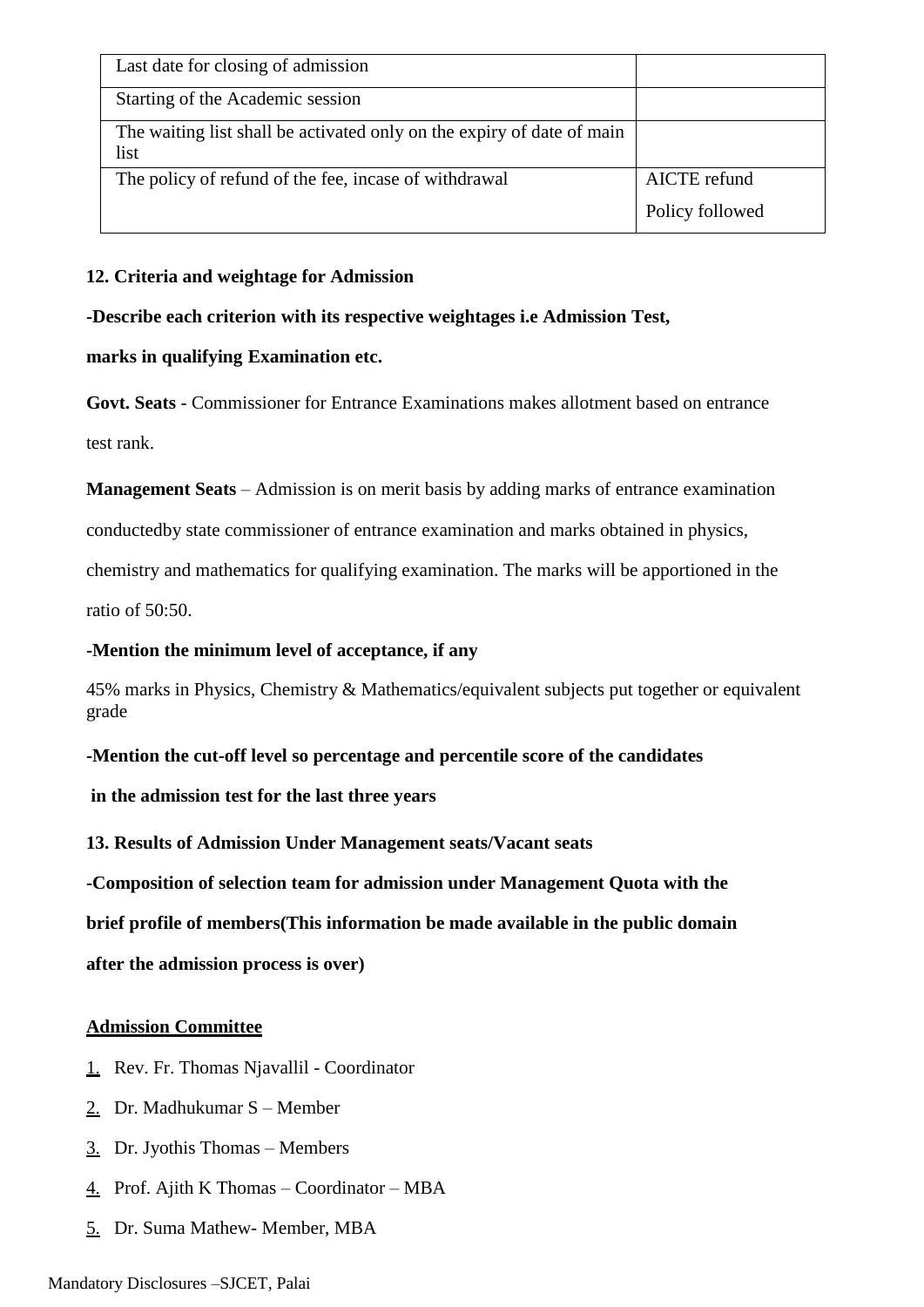## 6. Mr. Alex Joseph - Coordinator – MCA

## 7. Rev. Fr. Mathew Koramkuzha – NRI Admissions

| 1. Information of Infrastructure and Other Resources Available           |                                                                                                              |  |  |  |
|--------------------------------------------------------------------------|--------------------------------------------------------------------------------------------------------------|--|--|--|
| <b>Class Rooms</b>                                                       | Available                                                                                                    |  |  |  |
| <b>Tutorial rooms</b>                                                    | Available                                                                                                    |  |  |  |
| Laboratories                                                             | Available                                                                                                    |  |  |  |
| <b>Drawing Halls</b>                                                     | Available                                                                                                    |  |  |  |
| <b>Computer Centres</b>                                                  | Available                                                                                                    |  |  |  |
| Central Examination Facility,                                            |                                                                                                              |  |  |  |
| Number of rooms and capacity of                                          |                                                                                                              |  |  |  |
| each                                                                     | Available                                                                                                    |  |  |  |
| Online examination facility                                              |                                                                                                              |  |  |  |
| (Number of Nodes, Internet                                               |                                                                                                              |  |  |  |
| bandwidth, etc.)                                                         | Available                                                                                                    |  |  |  |
| Barrier Free Built Environment for                                       |                                                                                                              |  |  |  |
| disabled and elderly persons                                             | Available                                                                                                    |  |  |  |
| <b>Occupancy Certificate</b>                                             | Available                                                                                                    |  |  |  |
| Fire and Safety Certificate                                              | Available                                                                                                    |  |  |  |
| <b>Hostel Facilities</b>                                                 | Available                                                                                                    |  |  |  |
| <b>Library</b>                                                           |                                                                                                              |  |  |  |
| Number of Library books/<br>Titles/Journals<br>available(Programme-wise) | Engineering: 40009<br><b>MBA</b><br>:7431<br><b>MCA</b><br>:8321<br>E-Books :6554                            |  |  |  |
|                                                                          | :62315<br>Total                                                                                              |  |  |  |
| List of Print Journals (<br>Programme Wise)                              | Engineering : $42$<br>MBA<br>: 03<br><b>MCA</b><br>$\therefore$ 02<br>General<br>: 20<br><b>Total</b><br>:67 |  |  |  |
| List of online National/                                                 |                                                                                                              |  |  |  |
| International Journals subscribed                                        | <b>Science Direct</b><br>1.<br><b>IEEE</b> (ASPP)<br>2.<br>IEEE(POP)<br>3.                                   |  |  |  |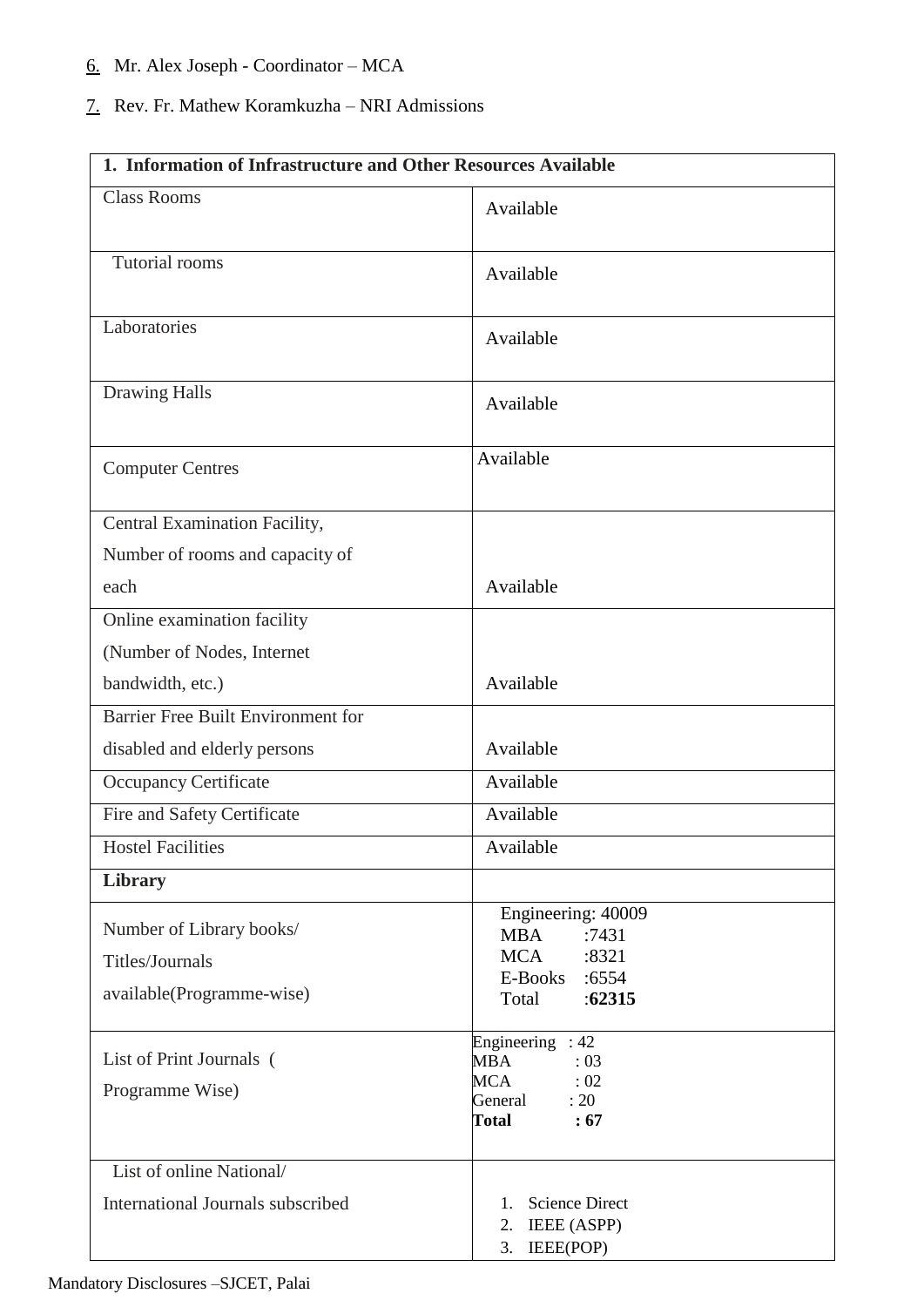|                                         | <b>JSSH</b><br>4.                |
|-----------------------------------------|----------------------------------|
|                                         | 5.<br><b>Ebsco E-Books</b>       |
|                                         |                                  |
| E-Library facilities                    | 1.NPTEL<br>2.DELNET              |
|                                         |                                  |
| National Digital Library(NDL)           |                                  |
| subscription details                    | <b>AVAILABLE</b>                 |
| <b>Laboratory and Workshop</b>          |                                  |
| List of Major Equipment/Facilities      |                                  |
| in each Laboratory/Workshop             | <b>AVAILABLE</b>                 |
| List of Experimental Setup in each      |                                  |
| Laboratory/Workshop                     | <b>AVAILABLE</b>                 |
| <b>Computing Facilities</b>             |                                  |
| <b>Internet Bandwidth</b>               | 350 Mbps                         |
| Number and configuration of             |                                  |
| System                                  |                                  |
| Total number of system connected by LAN |                                  |
| Total number of system connected by WAN | Nil                              |
|                                         | MICROSOFT ACADEMIC               |
| Major software packages available       | ALLIANCE, ORACLE, AUTOCAD        |
| Special purpose facilities available    |                                  |
| (Conduct of online)                     |                                  |
| Meetings/Webinars/Workshops,            |                                  |
| $etc.$ )                                | Zoom, MICROSOFT TEAMS            |
| Facilities for conduct of               |                                  |
| classes/courses in online mode          |                                  |
| (Theory & Practical)                    | <b>Microsoft Teams</b>           |
| <b>Innovation Cell</b>                  | <b>AVAILABLE</b>                 |
| Social Media Cell                       | <b>AVAILABLE</b>                 |
| Compliance of the National              | Applied                          |
| Academic Depository (NAD),              |                                  |
| applicable to PGCM/ PGDM                |                                  |
| <b>Institutions and University</b>      |                                  |
| Departments                             |                                  |
| <b>List of facilities available</b>     |                                  |
| <b>Games and Sports Facilities</b>      | https://sjcetpalai.ac.in/sports/ |
| <b>Extra-Curricular Activities</b>      |                                  |
| Soft Skill Development Facilities       | Language Lab                     |